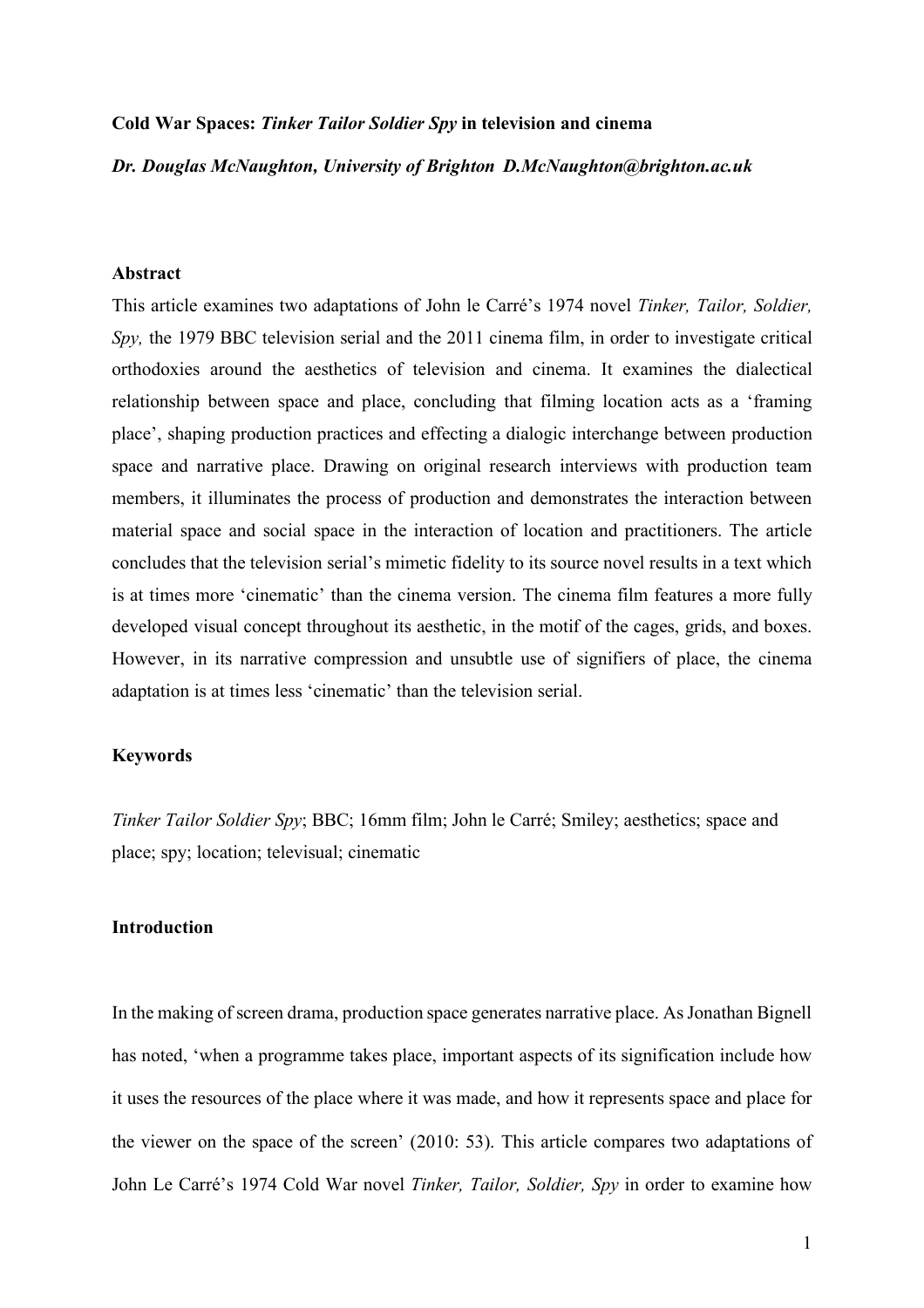production space makes narrative place, and how visual style relates to narrative and theme. The case studies are the 1979 BBC serial directed by John Irvin, and the 2011 cinema version directed by Tomas Alfredson. The article investigates how location acts as a 'framing place' (Dovey 1999), shaping production practices and effecting a dialogic interchange between production space and narrative place. It also considers how the productions construct Cold War spaces onscreen using conventionalised 'discourses of place' to give meaning to space – turning site into sight through the 'Iron Curtain discursive unconscious'.

These case studies raise issues of medium specificity. Until recently, critical orthodoxies around 20<sup>th</sup> century television considered it a medium of limited visual appeal, incapable of the spectacle of cinema (Williams 1974). Cinema is assumed to be visual, while television is aural, driven by dialogue (Ellis 1992). In this model, television drama's key site is Raymond Williams' (1968) 'dramatic room' (Wheatley 2005), with an aesthetic of the facial close-up or 'intimate screen' (Jacobs 2000). Only recently has television's aesthetic advanced to approach that of cinema with an 'enhanced visual style' (Nelson 2007: 11). Brett Mills problematizes the televisual/cinematic divide, but acknowledges that in many critical accounts the cinematic 'prioritizes the visual more than what is assumed to be typical for television' (2013: 58). Helen Wheatley argues that medium essentialism has been overdetermined and that televisual spectacle has been critically underexplored (2016: 2). Wheatley acknowledges that television has increased its emphasis on spectacle and visual pleasure in the digital age (5), but rejects the notion that spectacle is inherently 'cinematic' (7). While these accounts complicate medium essentialisms, and while the cinema 'gaze' and the televisual 'glance' (Ellis 1992) may be overly simplistic binaries, it is the case that the aesthetic of much 1970s television has been critically defined (and found wanting) in opposition to the 'cinematic'. This article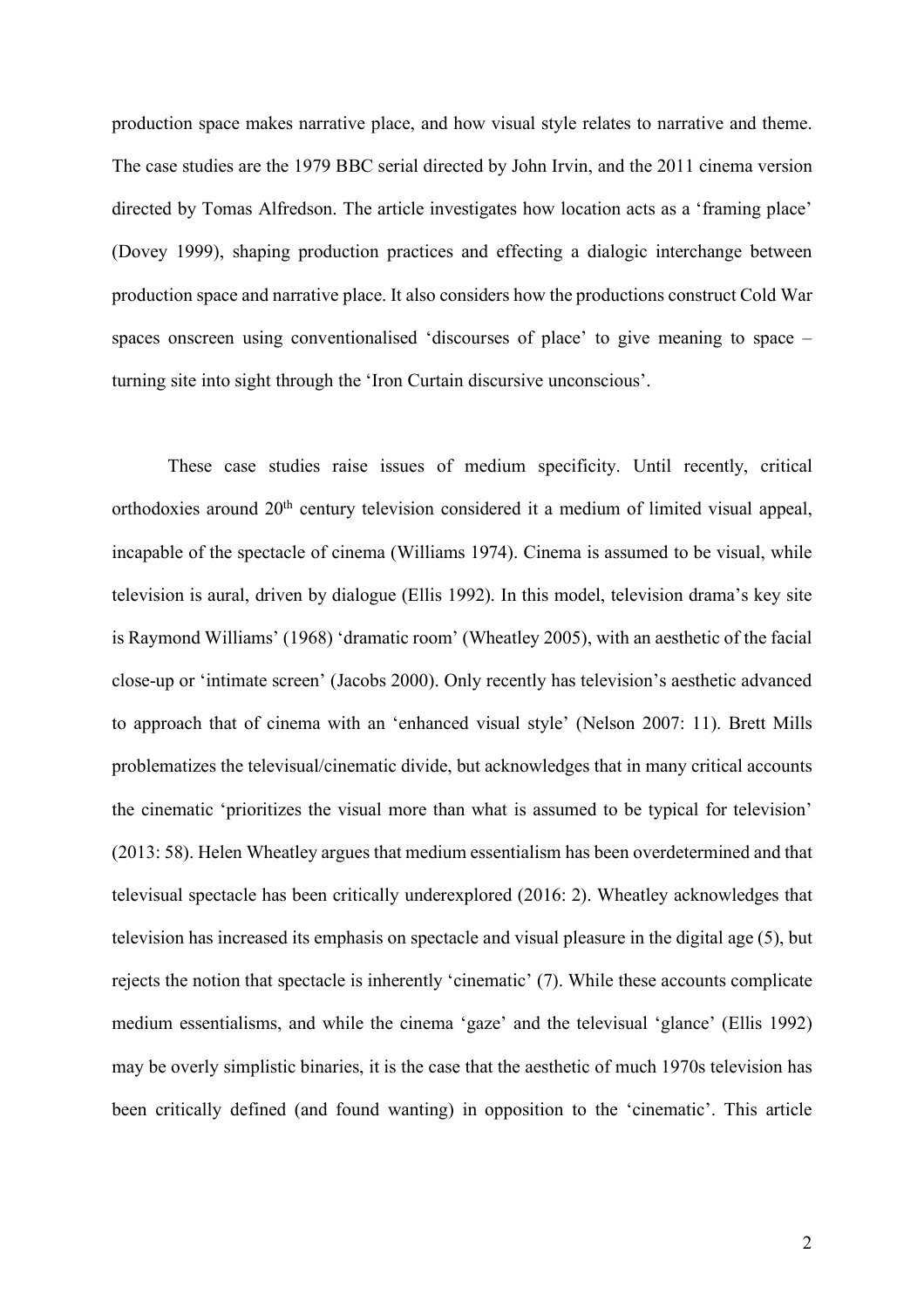therefore examines the two adaptations of *Tinker, Tailor, Soldier, Spy* to investigate and compare the aesthetics of cinema and television.

After summarising the novel's plot, its themes, and its social and historical context, the article first compares the televisual and cinematic representations of the 'Circus', the Secret Service headquarters, and how these reflect the theme of post-imperial decline. It then compares the televisual and cinematic representations of Eastern Europe and postulates that both deploy the 'Iron Curtain discursive unconscious'. It then moves to analysis of how production space becomes narrative place in these productions, and how those narrative places connect with visual style in the use of motifs of cages, grids, boxes, and dramatic rooms. The article concludes that the television serial's mimetic fidelity to its source novel results in a text which is at times more 'cinematic' than the cinema version, while both adaptations, in different ways, construct dramatic sites of paranoia, surveillance, oppression, and entrapment.

## **Cold War Contexts and Landscapes**

John le Carré's *Tinker, Tailor, Soldier, Spy* (hereafter *TTSS*) concerns the British Secret Service (the 'Circus') of the 1970s. The book follows the hunt for a spy (or 'mole') in the Service, and retired spymaster George Smiley's attempts to find him. The spy is responsible for an ambush in Czechoslovakia which almost kills British agent Jim Prideaux, and this event is tied to the disappearance of a Soviet agent in Hong Kong (Lisbon on television, Budapest in the film).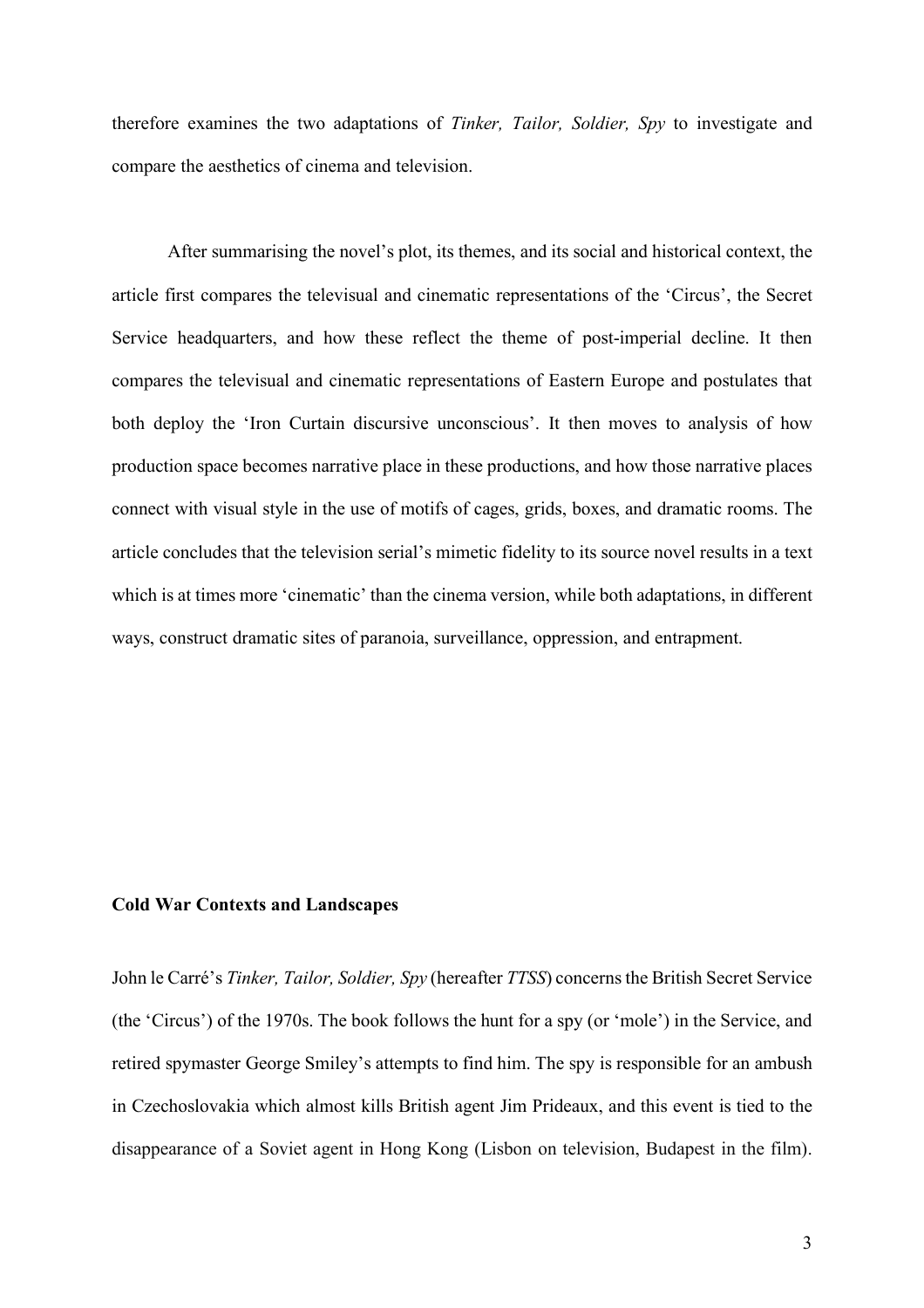Smiley interviews former members of the Secret Service and pieces the mole's identity together, unmasking him in a safe house as he meets his Soviet contact. Prideaux kills the mole, his best friend Bill Haydon.

The novel reflects a sense of national decline and paranoia. For Britain, the 1970s constituted a decade of instability involving the oil crisis, miners' strikes, the north-south divide, race relations, the Northern Ireland Troubles, and second wave feminism. Even at the time, the British were aware of a sense of crisis, 'a fragmenting socio-cultural landscape' (Newland 2010: 11-12). For Barton (2008), the 1970s spy thriller offers an engagement with issues of identity, national decline, and paranoia, exploring 'the cracks in the social fabric occasioned by the end of imperialism… and the shifting definitions of national identity that accompany social and historical change' (46). The Cold War continued to generate fears of communist infiltrators and double agents, and le Carré's novel reflects the real-life betrayal by the Cambridge spies, Burgess, Philby and Maclean in the 1950s and 1960s. Willmetts and Moran note how the Cambridge spies called into question 'a number of core tropes of British national identity: patriotism, class, sexuality and imperial decline' (2013: 52). Murphy (2012) calls the drabness of the le Carré film adaptations of the 1960s 'a pessimistic antidote to the James Bond films' (216).

These 'state of the nation' qualities are confirmed by the serial's producer Jonathan Powell: 'it was a thriller which had claims on being an important novel because I thought it was about more than spies. I thought it was about a sort of elegy for empire' (Powell 2009). In Powell's view, this engagement with national identity and post-imperial decline justified the then-unusual decision to shoot the serial entirely on 16mm film, rather than on videotape in the electronic studio. Oldham (2013: 732) explains the historical context, where film had been used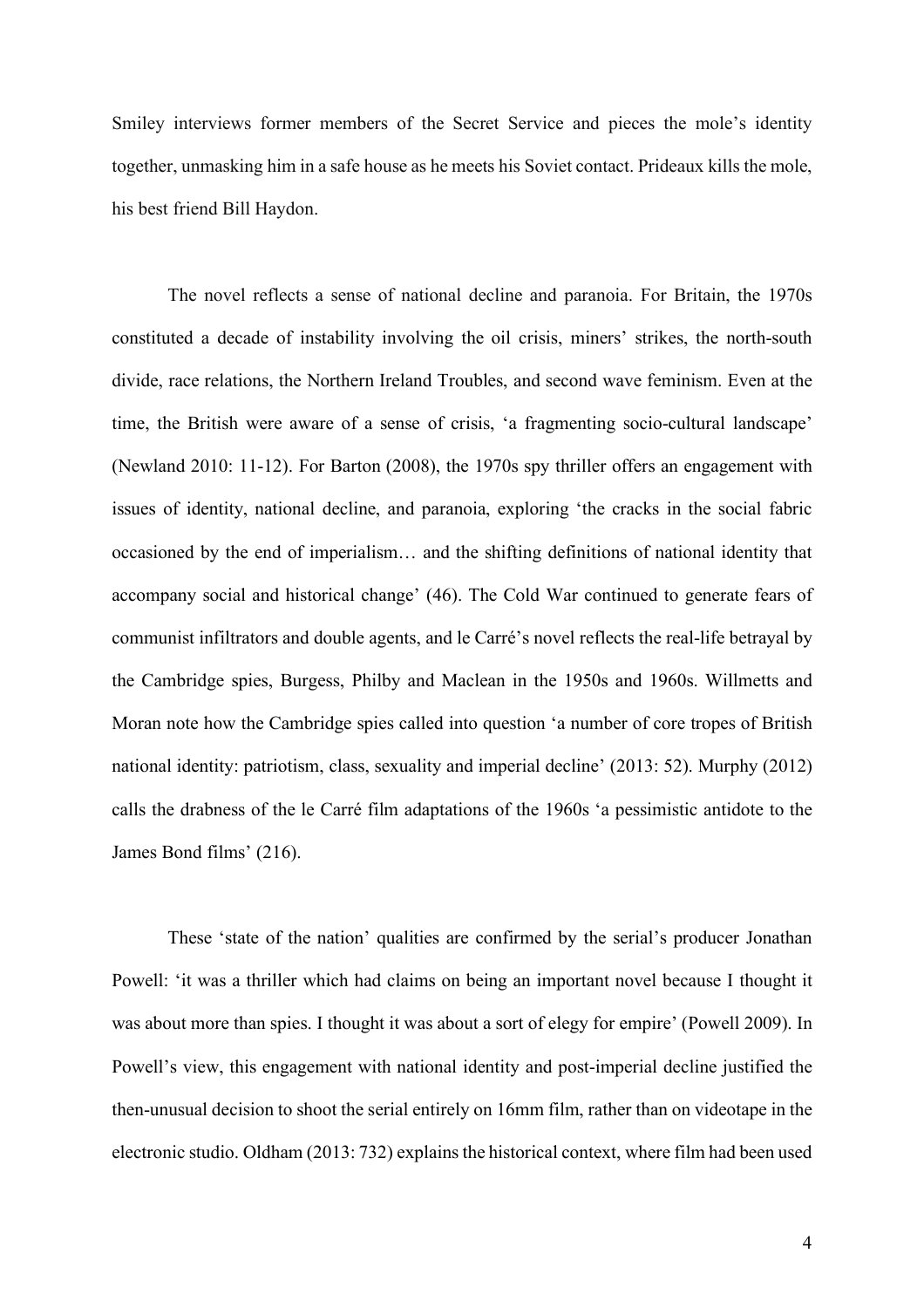for 1960s action-adventure series and 1970s police series, and now began to be used in the production of prestige drama. Powell recalls: 'we were told to make it in the studio. I had no intention of making it in the studio. I didn't know what I was going to do about it […] I can remember doing seven different budgets. Nobody wanted to let us out' (Powell 2009).

Co-production funding and the casting of Alec Guinness were key to producing the serial on film. Director John Irvin recalls the implications for the serial's co-production funding: 'they promised Guinness to Paramount, who at that point were going to be the partners, without actually signing him […] so I was under a lot of pressure' (Cinema North West 2011). Powell drafted letters for Le Carré to send to Guinness,<sup>1</sup> but achieving production on film was a result of internal politics within the BBC itself. Powell explains: 'when Alec Guinness agreed I rang his agent and I said Dennis, it would help me a lot if you could tell the BBC that Alec would only agree to this if they do it on film. And that was how I got it onto film' (Powell 2009). Guinness's involvement thus gave Powell leverage in negotiating the material conditions of production for the serial, suggesting that the actor's association with cinema may have been a factor in the use of film, despite resistance. 'I was able to say to everybody, well, do you want Alec Guinness or do you not want him, I'm afraid that's the deal [...] it was a real institutional battle' (Powell 2009). Location shooting on film was to be vital in achieving the production's sense of place, beginning with the Circus – the Secret Service headquarters.

#### **The Televisual Circus**

The television serial opens with a pre-titles sequence showing a high-angle exterior shot of Cambridge Circus, a slightly seedy part of London near Soho, and Le Carré's location for his fictional Secret Service headquarters. This establishing shot of the narrative's geographical and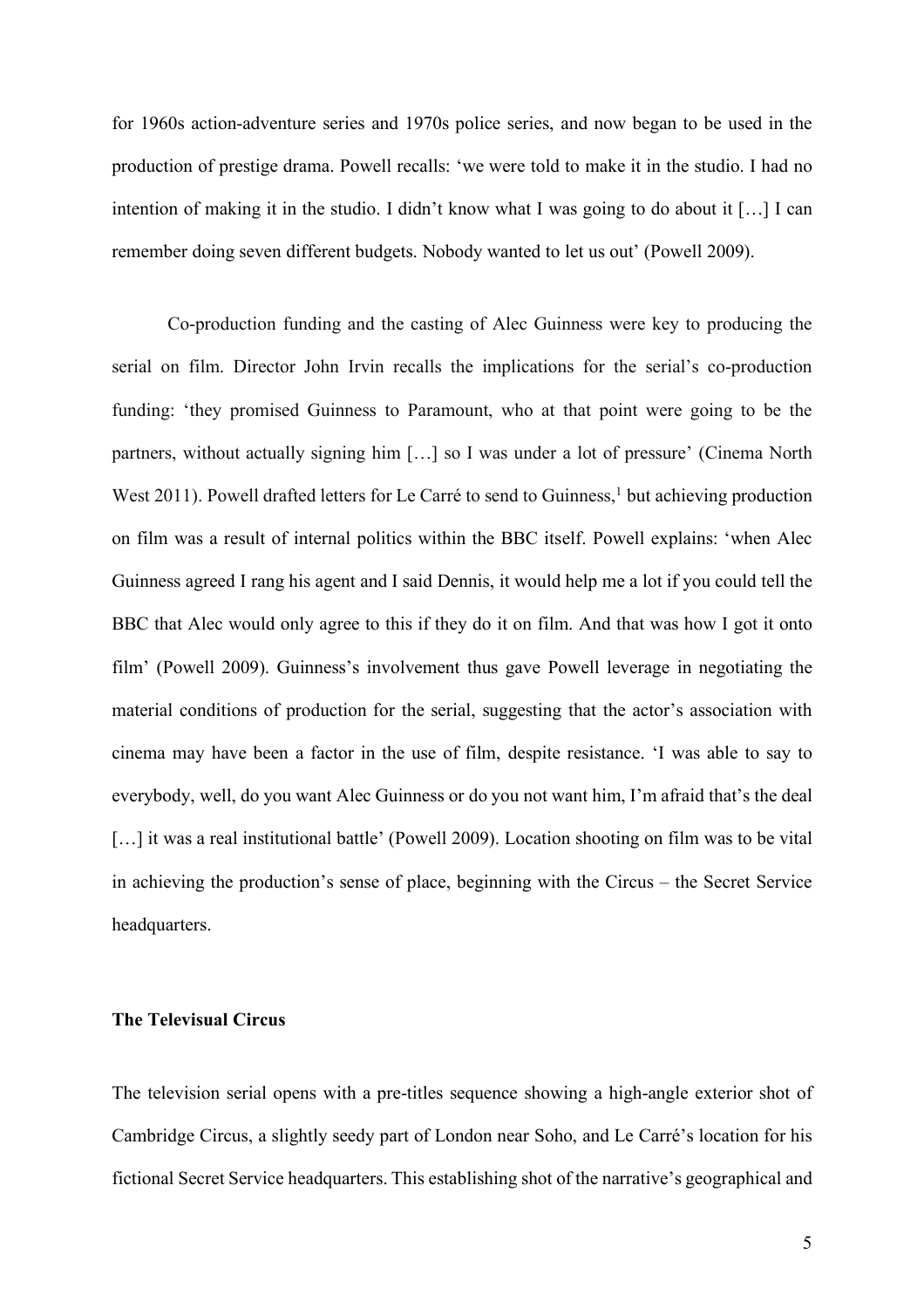ideological core is followed by an interior scene showing the Circus heads assembling in a committee room. Deyo (2017) argues that this shot is crucial to establishing the serial's mood of subterfuge and secrecy (9). The high angle wide shot of the Circus building is a narrativised composition, implying that the institution is under covert observation and establishing the theme of surveillance. The nominative connection of the Circus with Cambridge University reflects the book's preoccupation with the class structures of the British Establishment. Cambridge Circus also had associations with Marxism and Russian politics thanks to the presence then of Colletts radical bookshop on nearby Charing Cross Road (Eaden 2002: 38). From his time with the secret service, Le Carré recalls that the Service inhabited 'suites of dusky little rooms'. Le Carré also mentions the institution's nostalgic, introverted nature, whereby personnel were defined by their Second World War exploits: '[i]t stank of war nostalgia.'2 The shabby office interiors used on location are redolent of post-imperial decline and blinkered introspection.

While the use of location interiors creates an oppressively bureaucratic feel, it is not without technical challenges. TTSS film cameraman<sup>3</sup> Tony Pierce-Roberts recalls shooting interiors on location:

[I]n those days film stocks were pretty, pretty slow. So what you would do is you'd put tracing paper on the window. You'd put all your lights outside […] and the camera was right at the furthest, as far back in the room you could possibly get, on the longest lens you could possibly get […] and any movement just came from having to pan the camera with the actor. (Pierce-Roberts 2010a)

The long lens compresses distance and defocuses distracting backgrounds (Millerson 1979: 36- 40) and this approach seems to aim at generating a claustrophobic interiority. Seen from inside, the blank windows of the Circus offer no view of the outside world, suggesting the extent to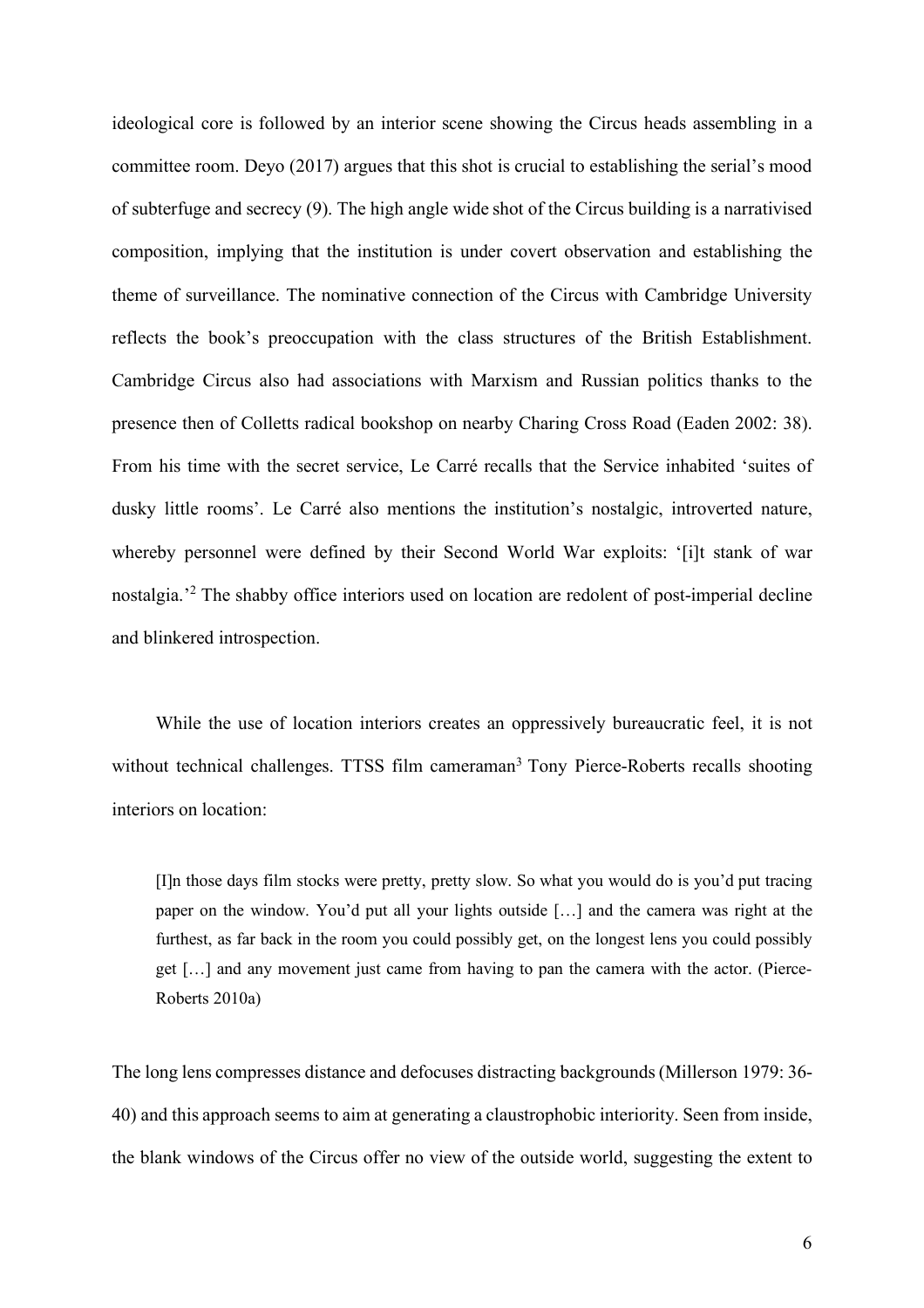which the Circus, with its internal politics and arcane language of 'tradecraft', is enclosed and insular. For director John Irvin, the interiority of the Circus is key to the narrative, as he employs a spatial metaphor to describe his approach to the serial: 'I saw my version as […] a labyrinth, with a very dark secret in the center of it' (NPR 2011). The diegetic setting therefore becomes a metaphor for narrative complexity, and the *mise-en-abyme* of corridors reflects the maze-like intellectual journey on which Smiley must embark<sup>4</sup>.

Irvin also implies parallels between the BBC, the Circus, and Prideaux's boarding school:

I based my version on the corridors of the BBC […] This Circus, it was a combination in my imagination really of all the intrigues, jealousies, rivalries within the departments of the BBC and combined with my schoolmasters, my boarding school. (NPR 2011)

The sequence therefore demonstrates the importance of settings for exploring architectural expressions of ideological state apparatuses reproducing particular ideologies of the British Establishment. According to Tony Pierce-Roberts, some office interiors were filmed on BBC premises, and the Nursery facility scenes in episode seven used the BBC's Engineering Training Centre at Wood Norton in Worcestershire. It is tempting therefore to relate the inward-looking, panoptic Circus interiors to the institutional corridors of the BBC. Jonathan Powell confirms the parallel: 'it was also about the BBC [...] about what lengths does an institution have to do (sic) to survive in a changing political climate. That was what the metaphor was' (Powell 2009). Location filming therefore conveys that espionage is a 'dreary and quotidian affair' (Deyo: 8), bound up in bureaucracy.

The establishing shot of Cambridge Circus is followed by an interior sequence beginning on the closed door of a committee room, seen from inside as the Circus heads individually enter through the door left of frame and walk to the committee table. A new shot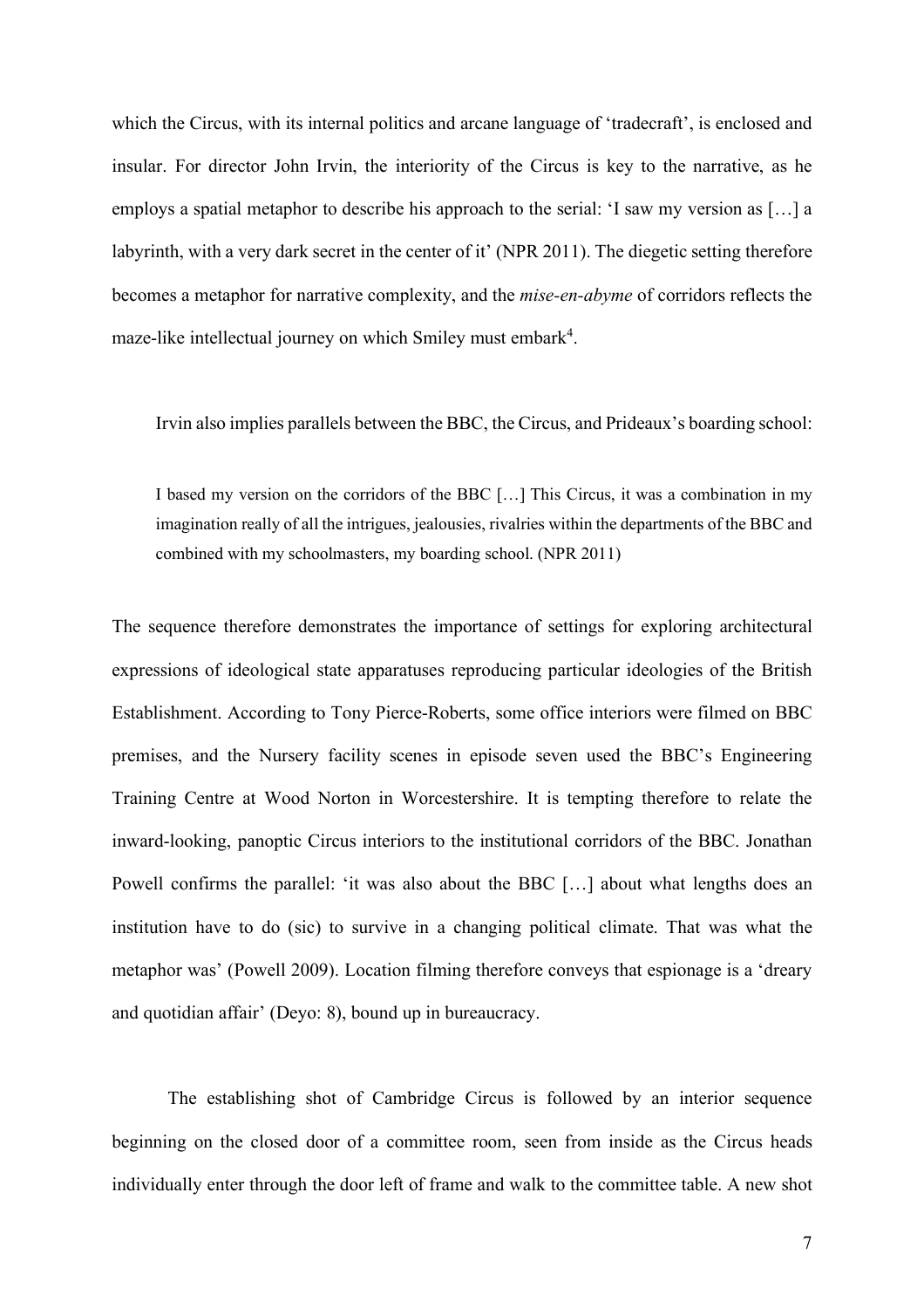begins with the entrance of each character, and each character displays a range of performative signifiers. Toby Esterhase (Bernard Hepton) checks an old-fashioned pocket watch. Roy Bland (Terence Rigby) enters reading his committee papers. Percy Alleline (Michael Aldridge) pointedly glances at an empty chair. Bill Haydon (Ian Richardson) enters balancing a saucer on a cup, and kicks the door not quite shut; Esterhase closes it. The scene ends on a shot symmetrically framed along the Z-axis of the table with Alleline centre frame upstage, signifying seniority, and the others ranged down the sides of the table. Alleline strikes a match, lights his pipe, waves the match out ostentatiously, and strips a rubber band from around his files. He speaks. 'Right. We shall start.' The titles run.

Joseph Oldham argues that this scene has no narrative function and that 'its main purpose appears to be establishing the muted, understated and even dreary tone of the serial… a drama of conversation in enclosed spaces rather than one of action and excitement' (2013: 737). The significance of this approach is its reliance on the 'dramatic room'. While filmed on location, each character is introduced with shots on the door which allow them to enter individually, akin to a stage entrance, using the committee room as a three-wall set. The scene lasts almost two minutes, with a single line of dialogue, and visually establishes their personalities and characterisations – the prim Esterhase, the slovenly Bland, the pompous Alleline, the irreverent Haydon. These characters, it later transpires, are the four suspected of being the 'mole'. The details of dress and performance evoking character require careful observation and interpretation more akin to the cinematic 'gaze' than the televisual 'glance' (Ellis 1992). There are tensions evident in this sequence then, between the potential 'cinematic' of film as a medium, and the 'televisual' of performative detail (Caughie 2000: 221). Even shot on film, this sequence conforms to the conventions of studio drama and the 'dramatic room'.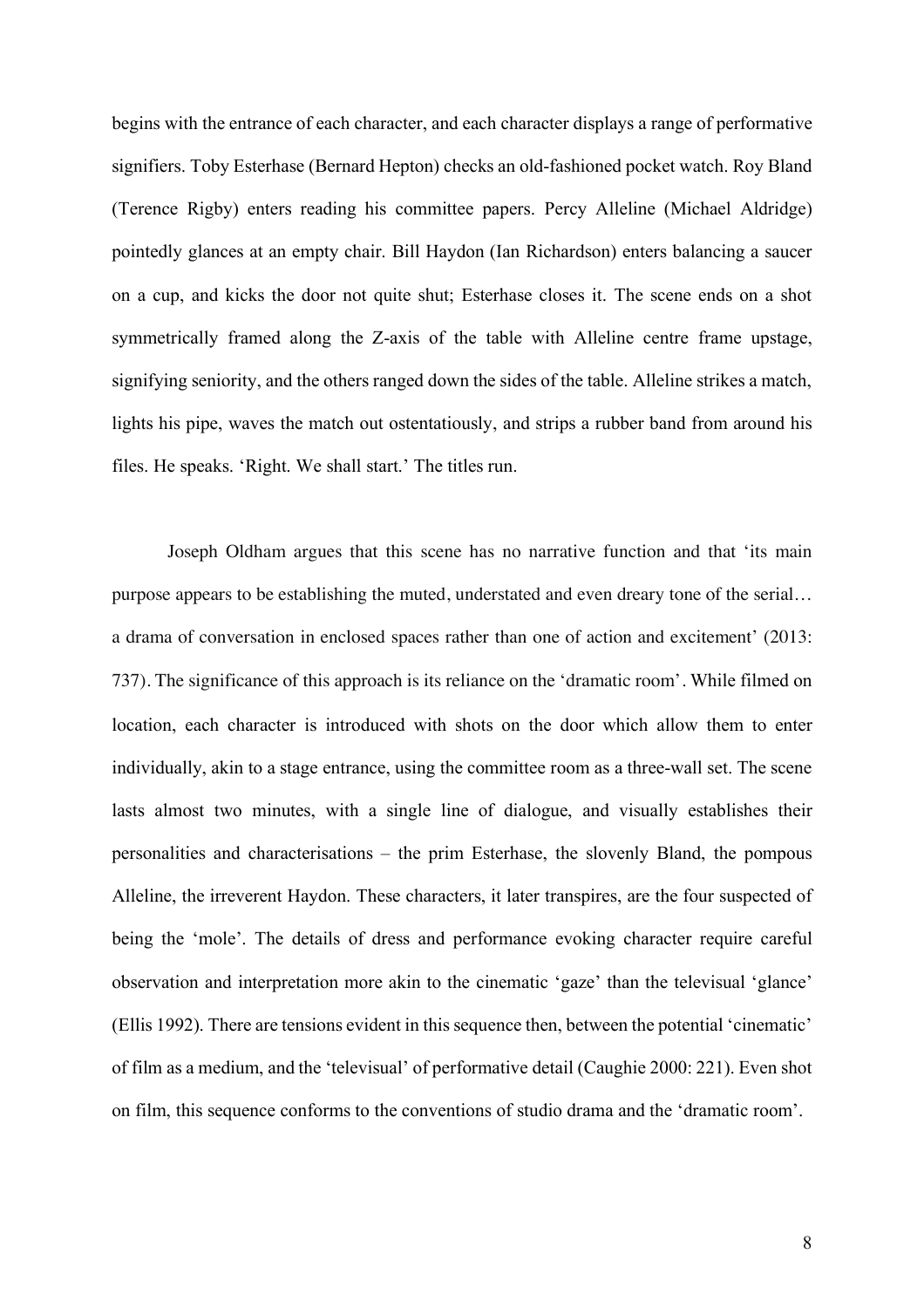# **The Cinematic Circus**

The television serial uses Cambridge Circus as specified in the novel, but the cinema version is less faithful. Geoffrey Nowell-Smith discusses the 'ontological link between nominal setting and actual location' (2001: 103), that is, the auratic power in the use of a location representing itself, which would be impossible to reproduce through a studio replica or a physically similar but inauthentic location. However, Brunsdon (2007a) argues that 'cinematic place has no necessary relationship to location shooting, although location shooting… may offer particular qualities to the *mise en scène*' (166). Creative labour can construct an imagined diegesis which overrides any claims to realism. Thus, inauthentic sets or locations may provide more interesting dramatic spaces than authentic locations (ibid.). While the television serial's use of Cambridge Circus demonstrates this 'ontological link', the cinema film uses a different space to represent the Circus.

The cinematic Circus exterior was filmed at Blythe House in London's West Kensington, rendering the Circus nickname meaningless. Built between 1899 and 1903, the building is now part of another British state institution, the Victoria and Albert Museum. This choice therefore demonstrates the tension between Nowell-Smith's ontological link, and Brunsdon's imagined diegesis, suggesting that the film's fidelity to the novel is less important than a sense of visual spectacle, giving the cinematic Circus a touristic 'constructed authenticity' (MacCannell 1999) meeting the expectations of international audiences. The Circus is introduced *via* a low-angle tilt as a red London bus passes in the foreground, the shot composition conveying the idea of concealment and revelation as the bus reveals the Circus. The red bus is an archetypal metonym of 'London discourse' (Brunsdon 2007a), and establishes a clear geographical location.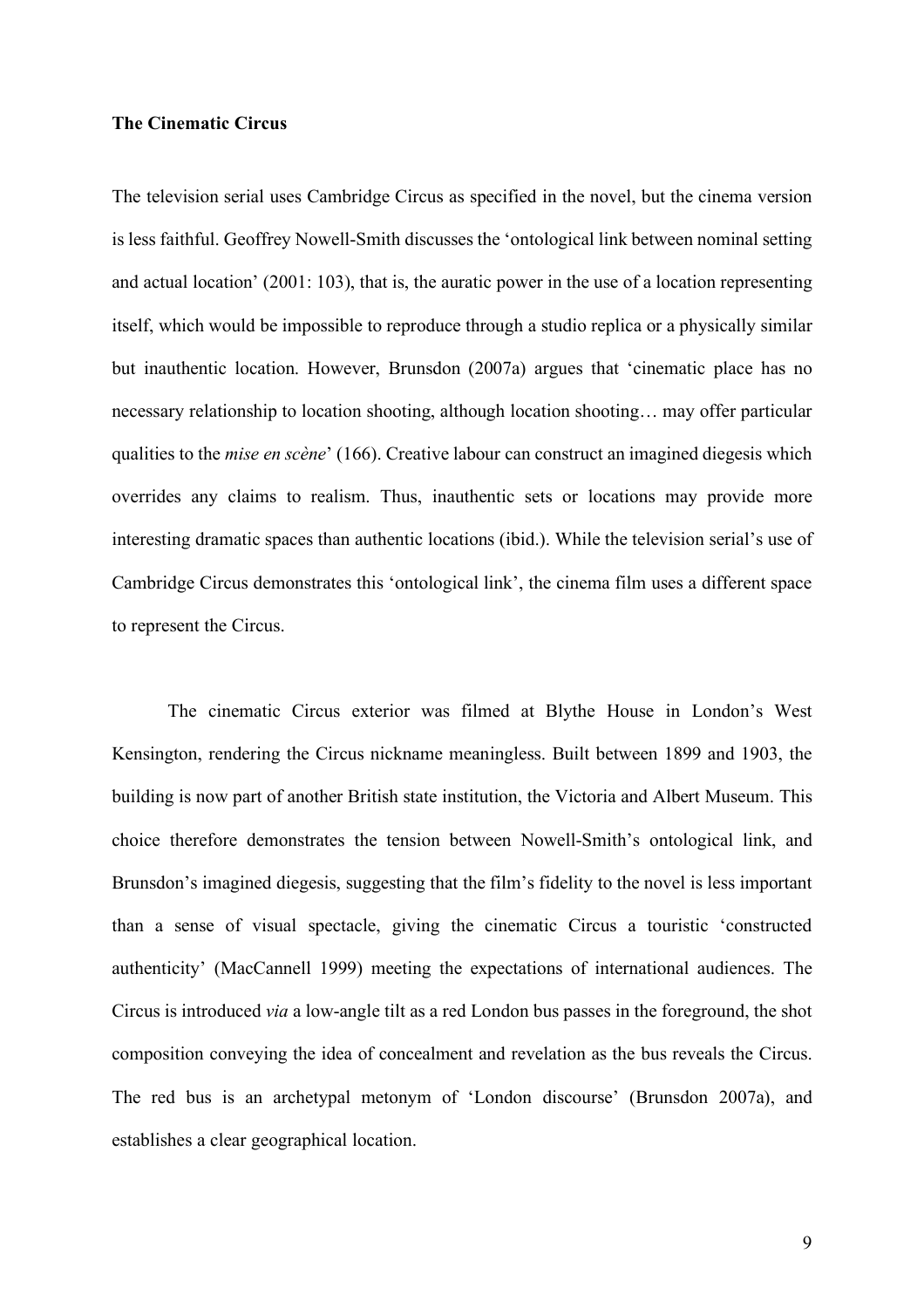The film later presents spectacular overhead shots of the modernist Circus building, digitally added inside Blythe House's inner quadrangle. Director Alfredson comments that the Circus is a 'combination of new and old. This building that's in the centre is a digital construction' (2011). This shot provides a visual metaphor for the Secret Service; the Victorian exterior, in an imposing low-angle shot, suggests normative visual discourses of British Imperialism, while the concealed Circus building is redolent of soulless, repressive bureaucracy. Its drab functionalism is also reminiscent of Brutalist Soviet architecture associated with Eastern Europe (Crowley and Pavitt 2008), implicitly paralleling the Circus and its Russian counterpart. Its *mise-en-abyme* of frames within frames evokes Churchill's description of Russia: 'a riddle, wrapped in a mystery, inside an enigma' (1939). It is therefore an architectural metaphor for the Soviet mole at the heart of the Circus, and the Victorian façade enclosing concrete modernism visually realises themes of concealment and deception.

The boxes-within-boxes motif is continued in the Circus interiors. These were shot in Inglis Barracks in north London, presenting an open-plan, multi-level space containing office modules lined with orange soundproofing material. These rooms-within-rooms signify secrecy, paranoia, and insularity. While Mark Fisher feels that the film is missing 'the grain of the 1970s' (2011: 41), orange and brown form a key part of the film's *mise-en-scène,* creating a hyperreal '1970s theme park' (ibid.) based in reproducing prevailing popular discourses of the decade's aesthetic. Eric J. Morgan comments that the film 'evokes that analog world via saturated colors of gray, brown, and burnt orange, all designed to capture the depressed nature of the 1970s. The British Empire is depicted as literally rusting' (Morgan 2016: 95). The orange soundproofed modules have a further metaphoric function, as David Bordwell (2012) points out. The film shows Control's suspected mole through photos taped to chessmen. Bordwell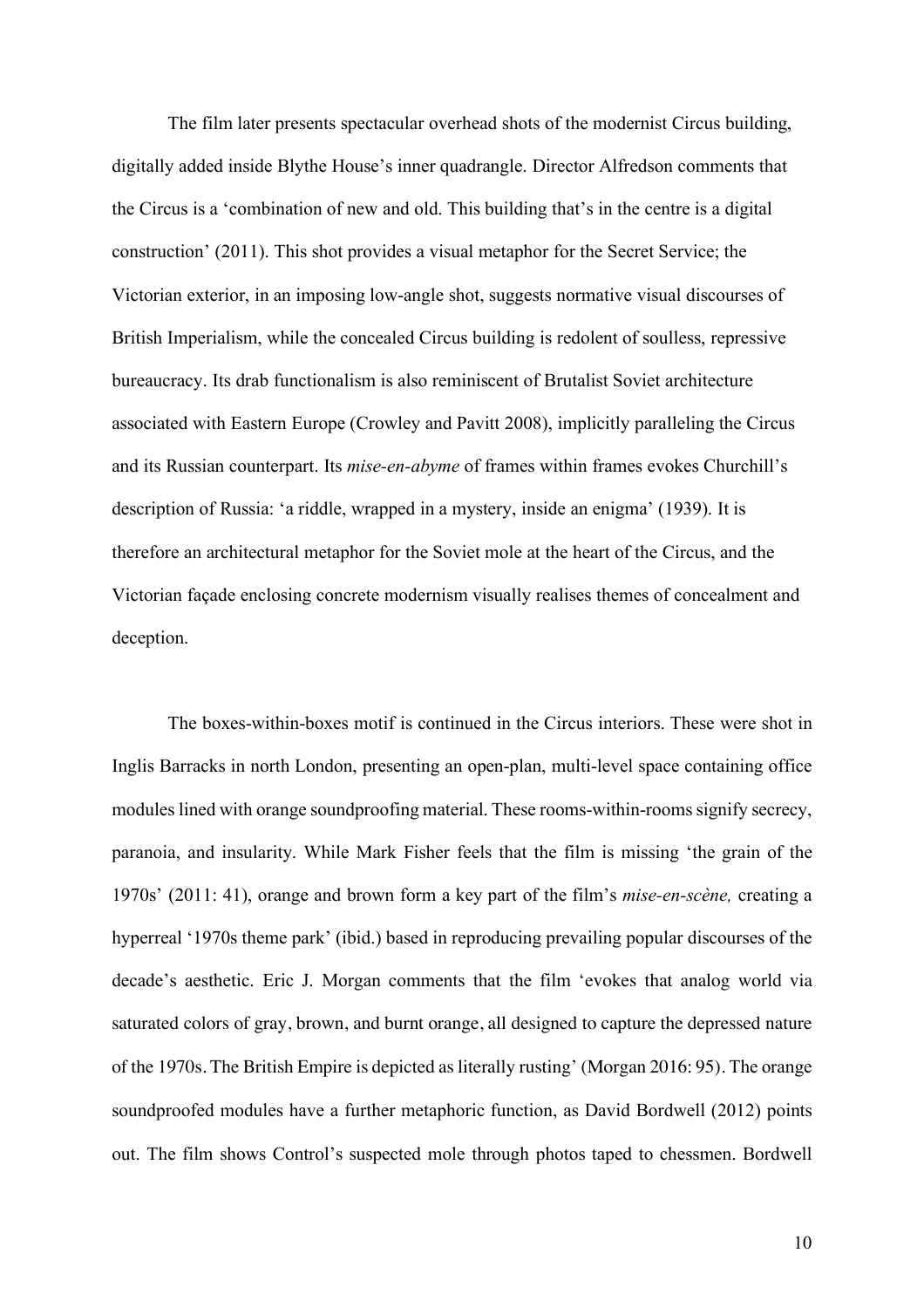links the internal texture of the soundproofed modules with the chess piece motif, connecting *mise-en-scène* with theme and narrative: 'the chess pieces visualize the multiple-choice problem […] More broadly, the imagery (with the briefing room as a gridded checkerboard) reminds us that spying, known for decades as The Great Game, is now a global chess match' (Bordwell 2012). Alfredson comments: 'the reality was like long closed corridors, but I thought it wasn't very cinematic to depict long closed corridors so that's a complete fake, the open landscape thing, with the cubes' (Alfredson 2011). This connects choice of location with aspiration to a cinematic sense of scale, and confirms Brunsdon's (2007a) point about the effectiveness of authentic locations versus imagined spaces.

The barracks location connotes militarism and the space's openness offers visual counterpoint to the claustrophobic paranoia of the Circus. In terms of the semiotics of space, open spaces can be as disciplinary as confined ones: '[t]he deterministic conflation of physical enclosure with social constraint, or of open space with liberty, is a dangerous move. An open [spatial] syntax can operate as a powerful signifier of solidarity and democracy in the absence of the practice' (Dovey 1999: 24). The television serial's 'labyrinth' of corridors is contrasted by Alfredson's 'cinematic' barracks, suggesting that it is dramatic space's scale which differentiates the two media. That said, the panoptic cinematic Circus functions as a constraining dramatic room, containing further rooms in the form of the soundproof modules. This space therefore has a further metaphoric function, its rooms-within-rooms again paralleling the *mise-en-abyme* motif of Russian matryoshka dolls referenced in the novel (381) and used in the television serial's titles to signify the mole's hidden identity.

#### **Places on the Margin: Behind the Iron Curtain**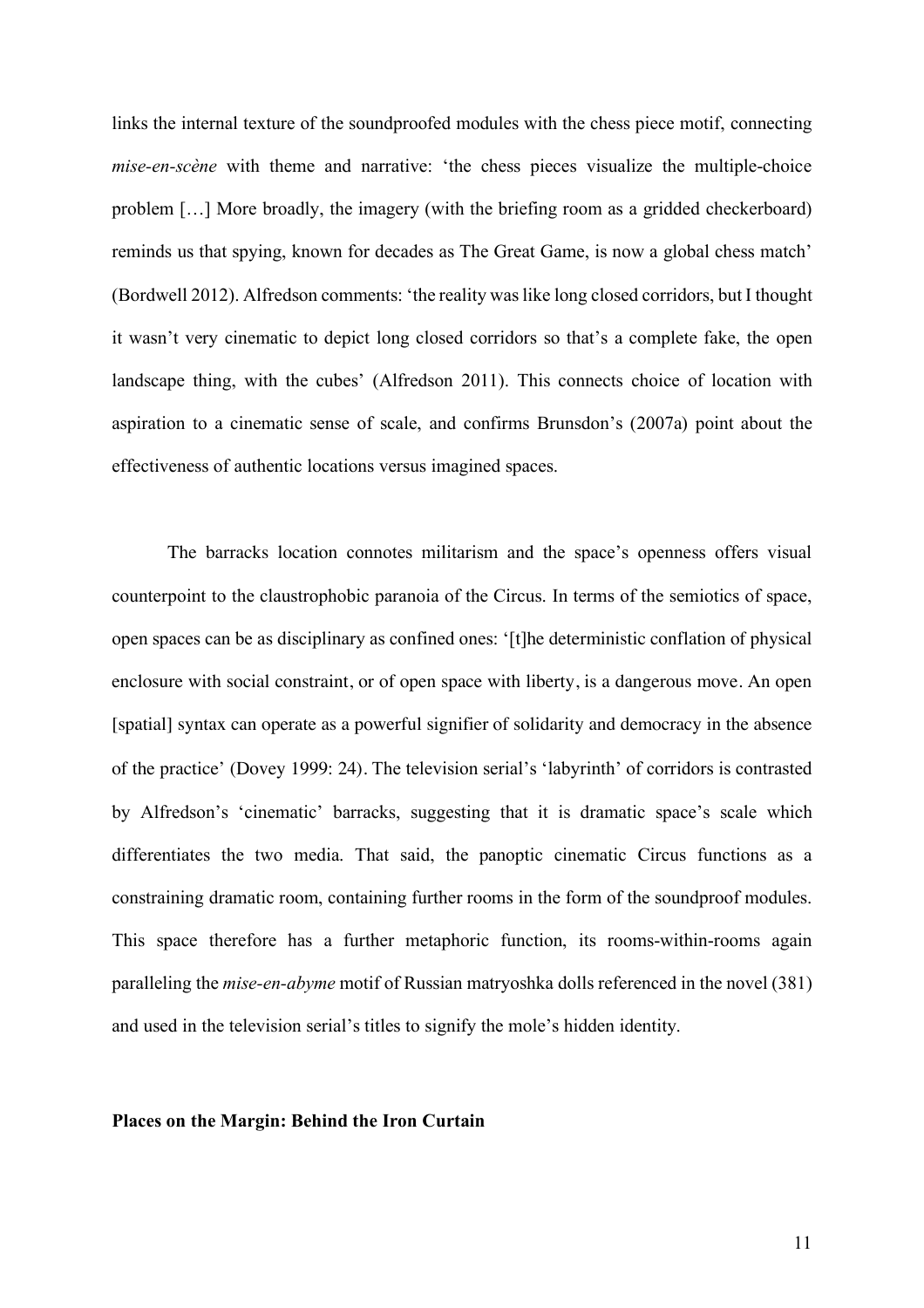While scale might seem a signifier of the cinematic, there are sequences in the film which are greatly compressed, temporally and geographically, compared with the television serial's more faithful rendition of the book. This article now compares the television and cinema representations of the novel's Eastern European settings.

Understandings of place and national identity can be reduced to a few basic historically and culturally contingent signifiers (Shields 1991). For example, Colin McArthur (2003) argues that Scotland is internationally recognised through the Scottish discursive unconscious, a narrow range of signifiers including lochs, mists and castles. Similarly, Cold War Eastern Europe had a stable cultural identity at the time of the serial's production. This semiotic core revolves around an iconographic shorthand of checkpoints, blockhouses, watchtowers, Eastern European cars, pine forests and urban wastelands; liminal boundary sites reflecting the Cold War's border crossings and moral ambiguities. This place-discourse can be seen in cinema films such as the Le Carré adaptation *The Spy Who Came In From The Cold* (1965) and could be called, after McArthur, the Iron Curtain discursive unconscious.

In the novel, Prideaux arrives at Prague airport and proceeds to Masaryk station and Wenceslas Square shopping arcade (Le Carré 1999: 298). Realising he is being followed by agents, he boards a train to Brno, and eludes his followers in the 'one store in Brno main square that sells everything' (ibid.: 299). Escaping through a fire exit, he squeezes onto a crowded tram and meets his contact in a parked Fiat. They drive through a forest track to a hut where they are ambushed with exploding flares, tracer, and soldiers: 'as Jim raced the Fiat down the track he had the impression of leaving a military tattoo at its climax' (ibid.*,* 302). Despite some compression and combination of places, the television version of the Czechoslovakia mission follows the novel with striking fidelity. Geographical models of core and periphery suggest a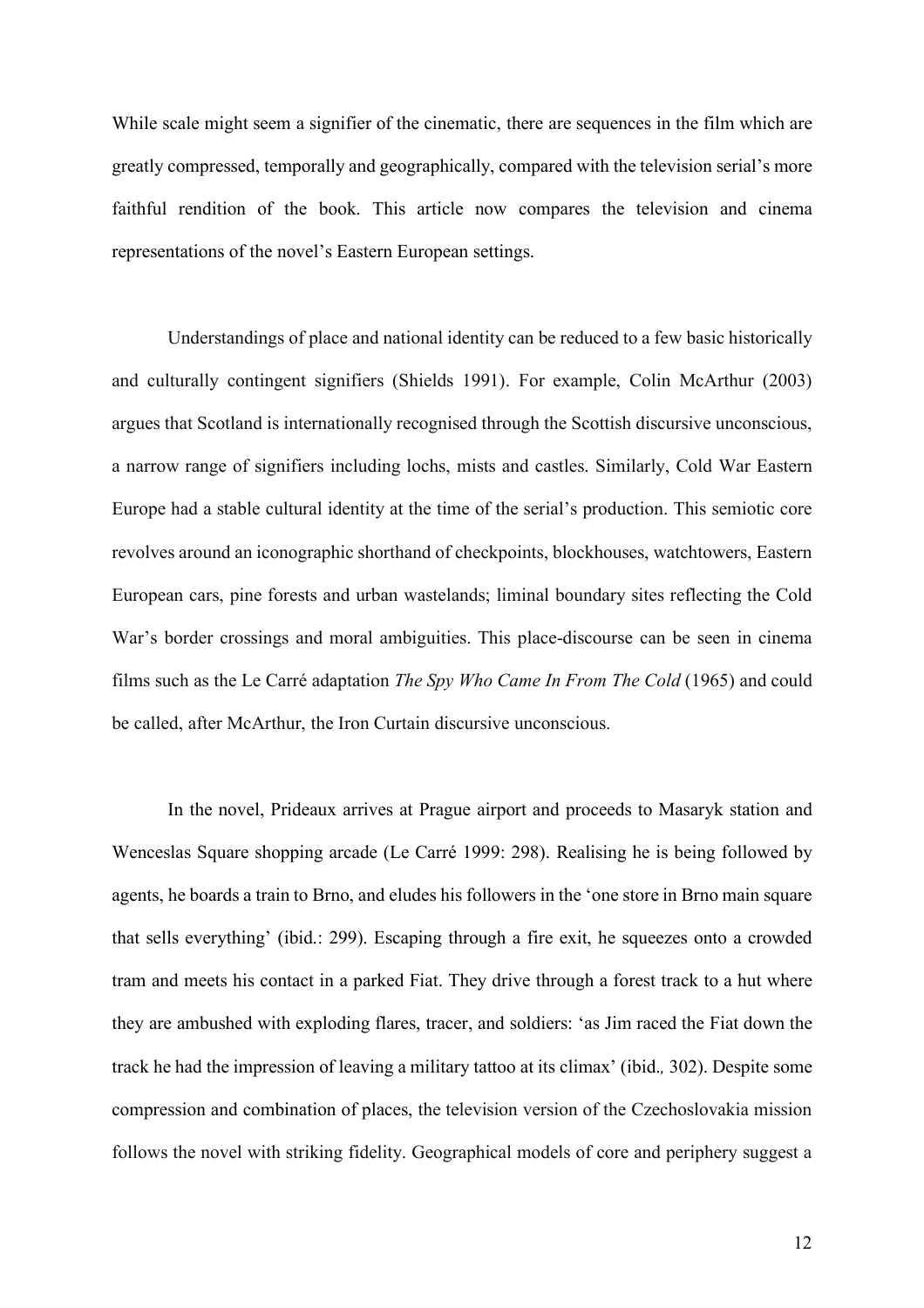structure of physical and ideological cores surrounded by shifting, hostile foreign peripheries, marginal contested sites (Shils 1975, Lash and Urry 1994, Urry 1995), with pre-*Glasnost* Eastern Europe firmly situated on the periphery in the 1970s Western imaginary. Prideaux's (Ian Bannen) Brno trip draws on a variety of techniques in constructing a coherent dramatic journey.

The geo-political climate in the 1970s meant that filming behind the Iron Curtain was problematic, and other geographical peripheries supplemented this discourse of place. According to cameraman Tony Pierce-Roberts:

Most of the Czech sequence we shot in Glasgow. Austen Spriggs the designer had been to the Czech Republic and taken lots of stills – for which he got arrested – and lots of posters and things like that, you know, the sort of things that tourists wouldn't be doing, because of course it was still a Communist regime at that point. (2010a)

Spriggs' hazardous experience illustrates the tensions between crew, location, and consumption of place in screen production. When Spriggs returned to Britain, the fruits of his research were used to dress a 'not-very-appealing part of Glasgow which probably doesn't exist any more' (Pierce-Roberts 2010a), 'framing' landscape both visually and ideologically.

Asyndeton in grammar is the joining of words without conjunctions, and Czechoslovakia is therefore presented as an asyndetic site combining location filming in Eastern Europe and Scotland. Prideaux's journey begins with a shot of his face through a car windscreen as a foreground security barrier rises out of frame. A long shot showing a red-roofed house and Mobil garage signifies generalised Central Europe-ness, intercut with point-of-view shots of the empty road and close-ups of Prideaux's face. In part, these shots are determined by practical necessities: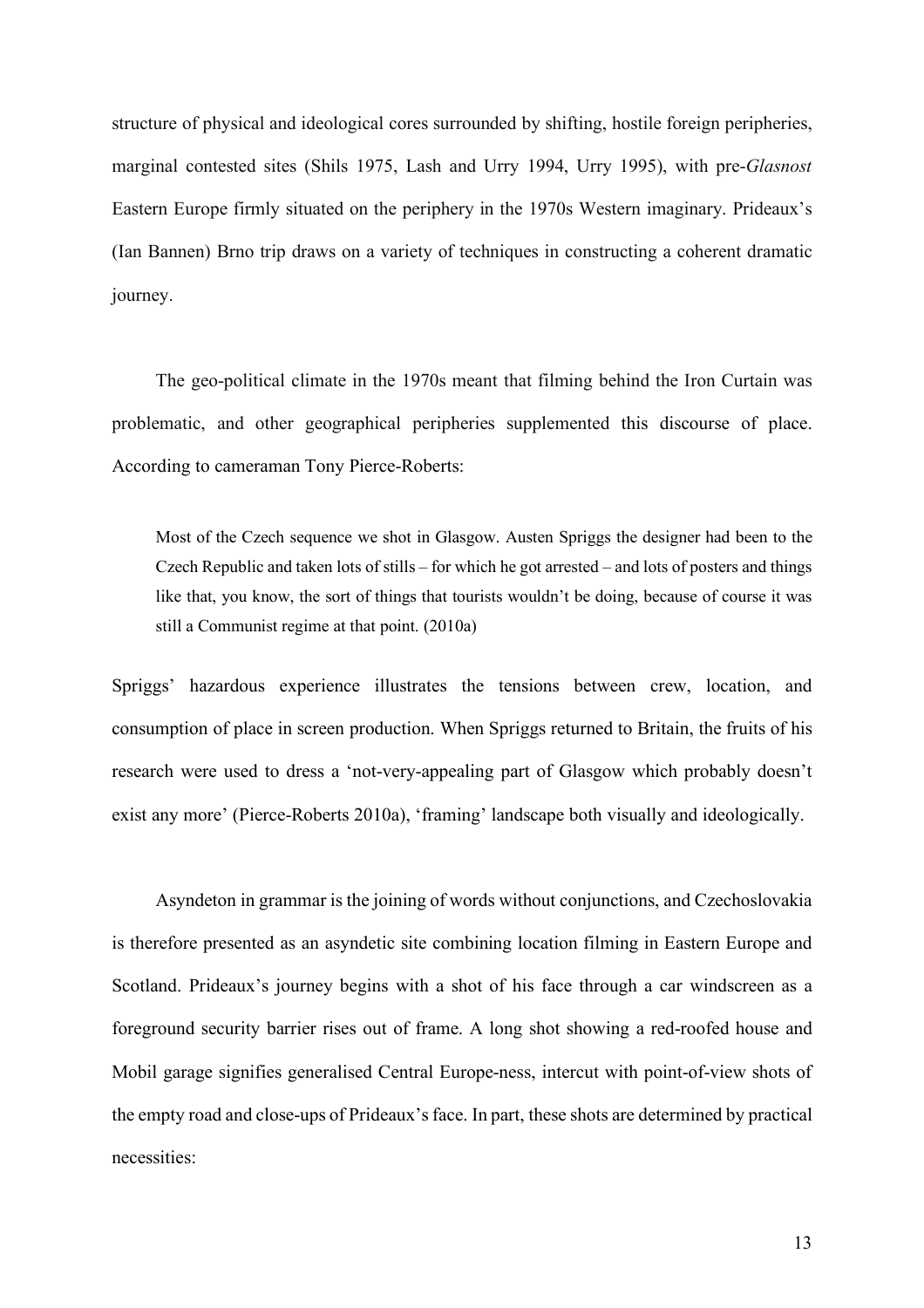in their [the BBC's] classic way they'd picked a lot of actors who were supposed to drive and of course couldn't drive […] so we had to shoot a lot of [background] plates, so went to the Czech Republic to shoot some plates […] because funnily enough they didn't mind me shooting the backs of cars and things like that. (Pierce-Roberts 2010a)

The space constructed here is asyndetic, combining long shots of the car filmed in Czechoslovakia, and checkpoint shots filmed in Glasgow. Advertising hoardings framing the checkpoint site create an enclosed space, making the open road seem confined. The Czech language hoardings also function as signifiers of geographical verisimilitude.

Prideaux's journey is conveyed by a physically static, geographically enclosed scene in the checkpoint queue. Space is converted into time. While Prideaux waits for his passport, a montage of shots represents time passing, such as a watchtower, a repeat establishing shot seeming to restart the scene, and a shot of Prideaux waking up. An abrupt cut to a frontal shot of Prideaux, with a lorry visible behind and sudden engine noise on the soundtrack, conveys that the shots are discontinuous, and the framing of the looming lorry establishes an edge of menace. Filmed from outside the car, Prideaux is trapped behind the windscreen; the car is liminal, simultaneously a place and a non-place. The end of the sequence is shot from within the checkpoint office. As Prideaux drives off frame left, the shot pulls focus to a venetian blind in the foreground, and a black-leather-gloved hand (a clichéd signifier of repressive state surveillance) pulls down a slat of the blind. This point-of-view shot denotes that Prideaux is being observed. Prideaux is trapped within a variety of frames – windscreens, checkpoint office windows, the checkpoint's physical walls – visually foreshadowing the trap closing around him. He is distanced from the audience by various intradiegetic barriers – checkpoint gates, windscreens, venetian blinds – which leave him confined and isolated.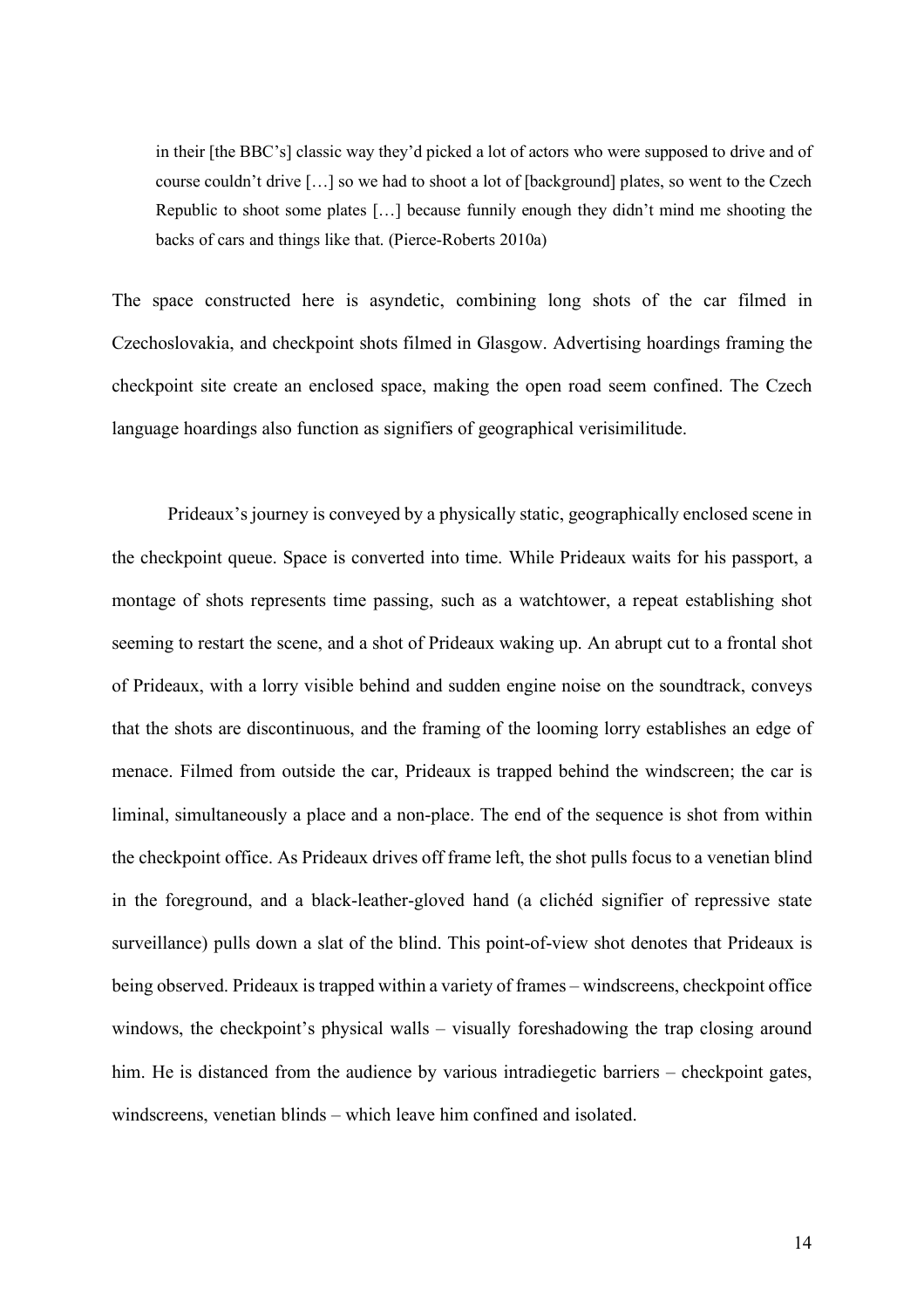When Prideaux reaches Brno, his car arrives on a piece of wasteland; a 'non-place' of failed modernity (Augé 1995) with drab social housing blocks in the background, suitable to substitute for a Soviet state. A large sign reads 'Lachema Brno',<sup>5</sup> linguistic signifiers again anchoring sense of place, and the foreground of the shot is filled with waste ground. For Brunsdon, such spaces are empty 'of narrative. They are immanent: spaces in which something might happen' (2007b: 228). The empty space of the deserted road and the 'non-place' wasteland is matched by the slowness of the narrative, combining to build atmosphere and tension, while the cut to a high shot again evokes the theme of surveillance. The sequence draws on the Iron Curtain discursive unconscious to assemble signifiers of Eastern Europeanness, a discourse of place consonant with previous media representations in what Jencks calls the *musée imaginaire* of history, drawn from a variety of sources (cited in Harvey 1990: 87). As Nelson (1997) puts it, 'as long as realist texts and their popular audiences agree that a set of codes represent external reality, they remain potent' (107). With limited knowledge of 1970s Brno, the audience can accept run-down Scottish social housing and post-industrial wasteland as an acceptable substitute conveying a semiotics of Eastern European-ness.

After a sequence in a shopping arcade, with Czech signage again anchoring Eastern Europe-ness, Prideaux meets his contact in another liminal non-place, an industrial waste ground with a backdrop of shabby warehouses. Another high angle wide shot as they drive off continues the sense of surveillance beneath a panoptic gaze. They drive at night to a cabin in the woods and the Operation Testify ambush. The ambush is staged entirely at night, with a squad of troops, attack dogs and an exploding car. Oldham calls this 'a rare sequence which provides a complete contrast to the dominant aesthetic… a thrilling eruption of action' (2016: 737). The establishing wide shots of the rendezvous area use the height of the trees and careful backlighting to construct a *mise-en-scène* of cinematic scale, and the backlit *chiaroscuro* of the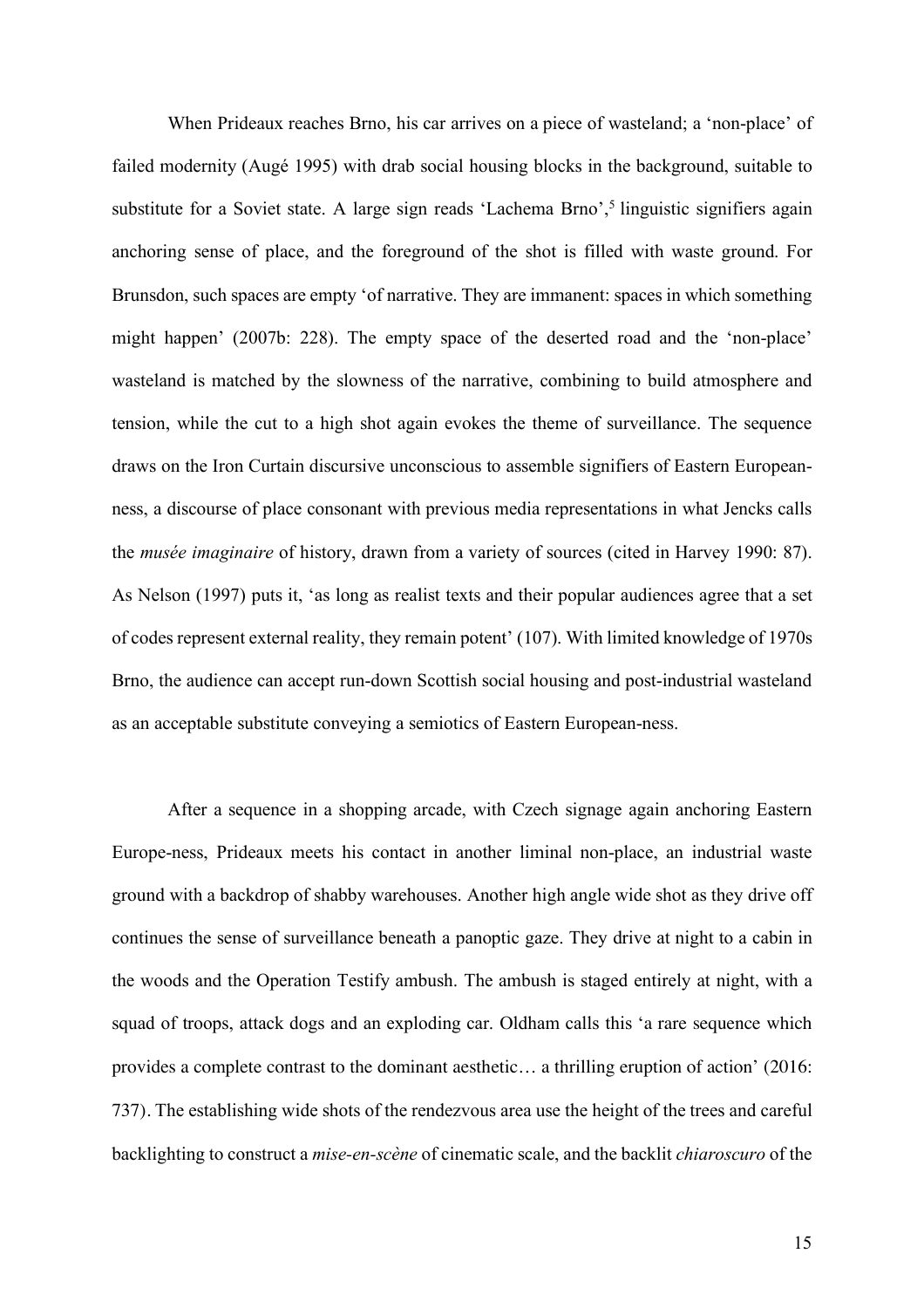hazy blue light through the trees during the ambush aspires to the cinematic, emphasising the verticality of the trees and turning their trunks into the bars of a cage as the trap closes on Prideaux. While the novel describes Prideaux's interrogation and transfer between various holding areas, he vanishes from the television serial for the remainder of episode one. Prideaux's fate is suggested by shots of lorries moving through the dark forest: Prideaux exists here as a presence-in-absence, implicitly consumed by the landscape. Devoid of English dialogue, with its few lines subtitled, this sequence requires an attentive cinematic 'gaze' and further complicates assumptions about 1970s television's lack of visual qualities (Ellis 1992). The Testify sequence shows an aspiration to the cinematic in both its scale and its carefully constructed aesthetic, as the forest becomes a cage.

The production's consumption of a Scottish location results in the production team's consumption by place (Urry 1995). Tony Pierce-Roberts recalls:

it should have been shot in Black Park, quite frankly, because it was night, there were fir trees, and frankly, it could have been anywhere and I didn't quite know why they opted to do that because it meant taking lots of gennies<sup>6</sup> all the way up to Glasgow, it meant taking a very large lantern I used called a Wendy's light into a huge forest, that all had to be rigged up on dimmers and things like that, and of course the weather was appalling, and one of the generators got stuck on the way into the forest so we were delayed for about two days while they pulled it out. (Pierce-Roberts 2010a)

Black Park, near Pinewood Studios in Buckinghamshire, portrayed Transylvania in many horror films (Pirie 2008) and had an established place-discourse as an old European landscape with menacing Gothic connotations. However, Scotland seems to lend itself well to depicting the Iron Curtain discursive unconscious. Colin McArthur (1982) notes that while Glasgow has a complex cultural identity such as the 'no mean city' discourse of impoverished slums or the left-wing 'Red Clydeside', the city has little prevailing *visual* place-myth. Glasgow in the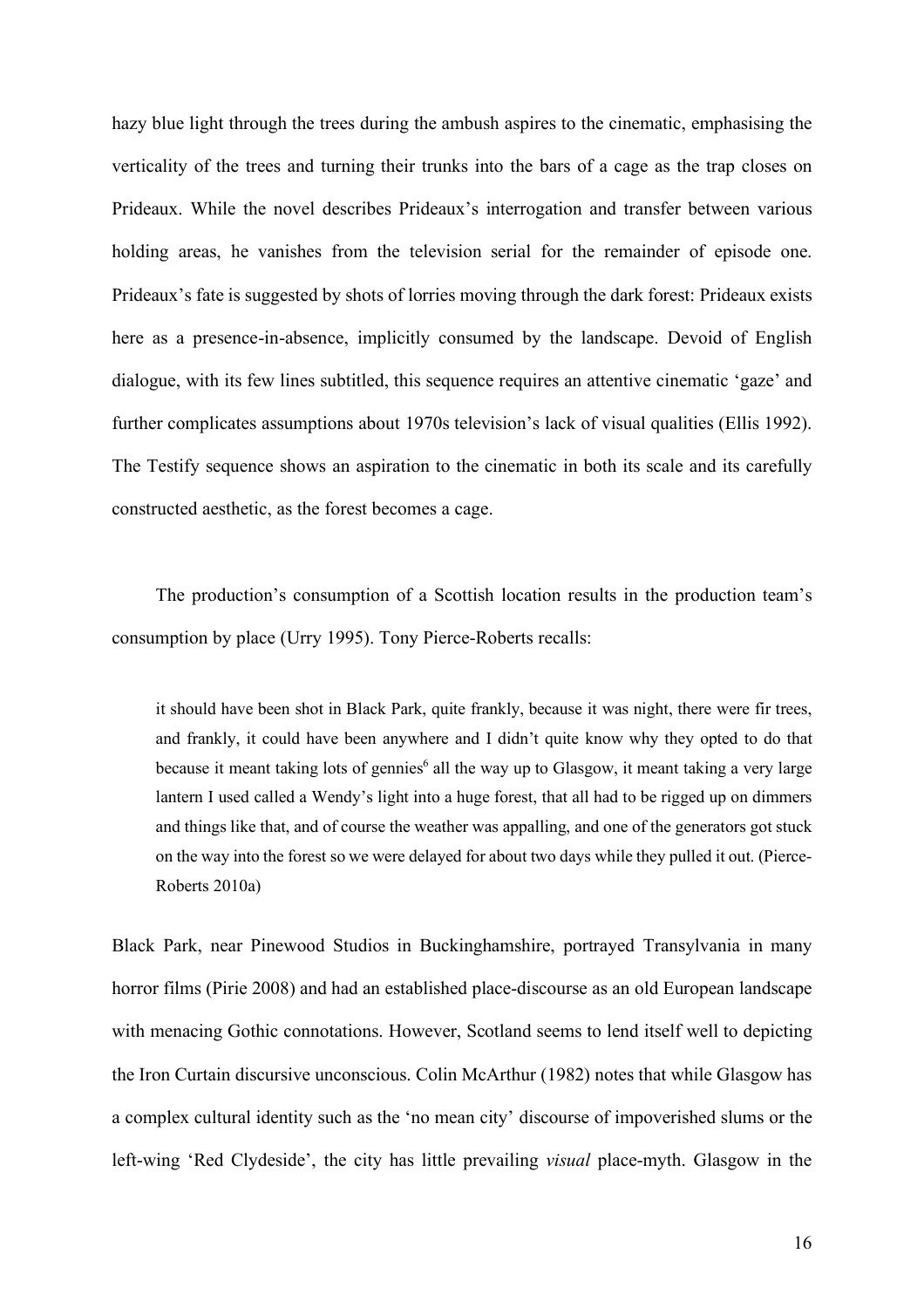1970s thus has sufficient 'plasticity of place' (Landman 2009) to substitute for a Soviet industrial town and Czech forest. What is perhaps significant is Scotland's role in the British national imaginary as 'here be dragons' territory (McArthur 2003: 57) with associations of leftwing, urban proletarian masculinity. Substituting for Czechoslovakia as a perilous marginal site, 1970s Glasgow is hazardously peripheral to the London-based BBC drama department, but its use also signifies the production's distinction in being able to travel so far, signalling symbolic capital.

The visual discourses of Eastern Europe are reinforced through the Iron Curtain discursive unconscious deployed in *TTSS*. MacCannell (1999) observes that places only become 'authentic' once measured against the alias of reproduction, in this case the place-myth discourses circulated in intertexts such as spy films and television*.* Brno has little abiding placemyth even today. Situated behind the Iron Curtain in 1979, and therefore unfamiliar to British viewers, Brno is represented by a visual iconography involving generalised signifiers of Eastern Europe: roadblocks, watchtowers, run-down social housing, linguistic signifiers, pine forests and liminal wastelands. Demonstrating the way in which such discourses of place are reproduced, Glasgow was again substituted for a Communist city, Moscow, in *An Englishman Abroad* (BBC 1983) (McKechnie 2007). Visual representations of place are therefore recycled and reinforced through what Urry (2002) calls a 'hermeneutic circle': these Cold War spaces conform to cultural expectations.

# **Cinematic Margins**

Comparing the cinema version's representation of Eastern Europe complicates assumptions about television and cinema aesthetics. As discussed, television is often assumed to be a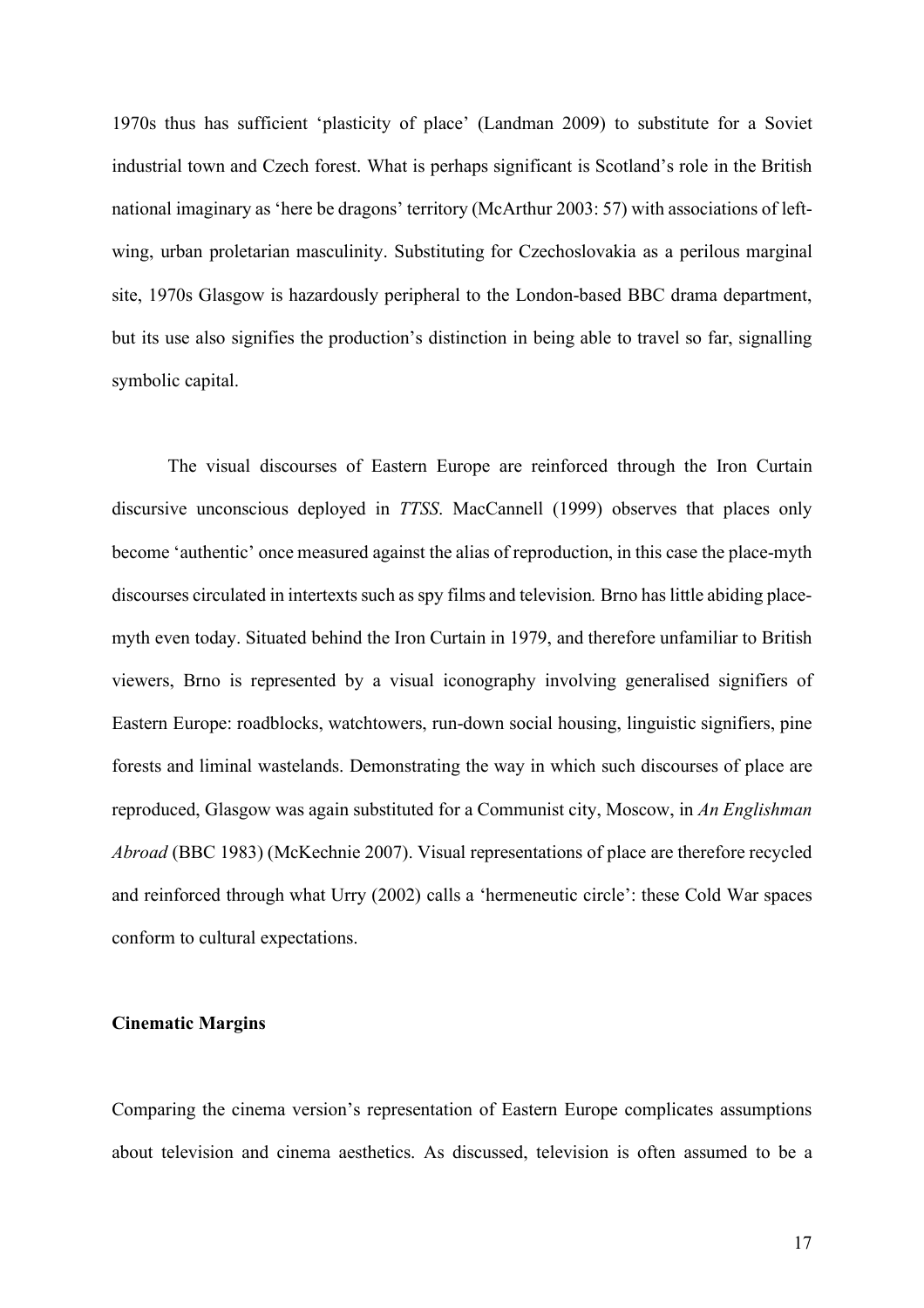medium of interior, intimate close-up and detail, while the cinematic is assumed to offer landscape and spectacle, rewarding the attentive 'gaze'. However, the 2011 cinema adaptation presents Prideaux's (Mark Strong) mission with more temporal and geographical compression. The sequence is relocated to Budapest, more recognisable than Brno thanks to Budapest's development for international tourism since the fall of the Iron Curtain. Prideaux's journey is compressed into a montage of establishing shots. The sequence opens with a tourist-friendly wide shot of the Hungarian Parliament building as MiG fighters fly overhead, establishing both geographical locale and the Cold War historical context, supported by Control's (John Hurt) anchoring voice-over 'I want you to go to Budapest'. Four tracking shots of Prideaux and his contact in the street are juxtaposed, with the contact walking left to right and Prideaux walking right to left, conveying their impending convergence within a *mise-en-scène* of Eastern European language signifiers painted on buildings behind them. A wide shot of the Parisian Court arcade in Budapest city centre is held long enough to show Prideaux's position at a pavement café and place-signifiers of Hungarian language signage and Gothic architecture. This symmetrical composition establishes the arcade as menacing, its walls forming a box framing Prideaux and foreshadowing the imminent ambush. The ambush is confined to a single dramatic site, and relies on a build-up of tension through details such as sweat on a waiter's face, or cups rattling from the vibration of underground trains, rather than the television serial's mimetic realisation of the novel's 'military tattoo'. The cinema version presents this sequence less 'cinematically' in terms of action spectacle than does the television adaptation, demonstrating that essentialising models of television's intimacy and focus on detail are inadequate. In its focus on detail and performance, this sequence turns the arcade into an implicitly un-cinematic, enclosing 'dramatic room'.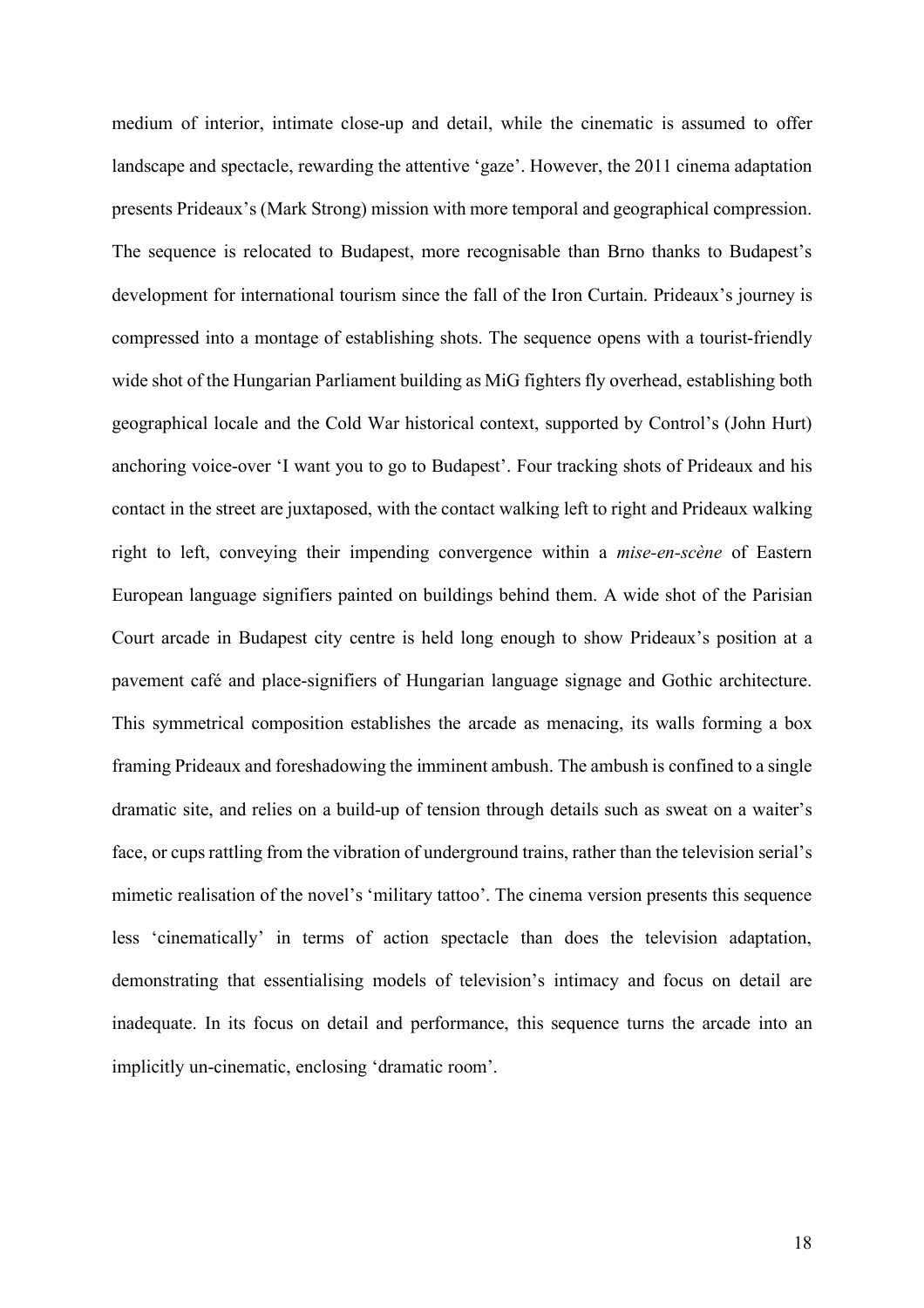The cinema version is therefore more accessible than the 'explanatory reticence' (Deyo 2017: 5) of the television serial in its depiction of these narrative sites. While David Bordwell suggests that the cinema version's economical establishing shots practice 'suppressive narration' (2012) in comparison with other cinema thrillers, the film is still less subtle with its representation of place than the television serial. The film utilises more overtly touristic signifiers of location such as the wide shot of the Budapest Parliament building, the red London bus, Big Ben, the Eiffel Tower, and the Blue Mosque for the film's Hong Kong substitute Istanbul. In the relative paucity of its visual cues the television serial presents a more obscure construction of Cold War spaces, dependent on close attention from the audience, in the form of a domesticated version of the concentrated cinematic 'gaze'.

#### **Dramatic Rooms and Intimate Screens**

In contrast with the 'cinematic' spectacle of spy thriller action and Lisbon travelogue in the first two episodes, the remainder of the television serial relies largely on dramatic rooms. Joseph Oldham notes the television serial's tension between heritage spaces (Oxford, country houses, hotels) and 'small, cramped, dark and dingy' interiors (2013: 742). The committee rooms and corridors of the Circus, depressing Fleet Street restaurants, faded hotel rooms, and shabby safe houses construct a drab, confining visual discourse of post-imperial 1970s Cold War England. Given its reliance on television's 'dramatic room', then, much of the BBC *TTSS* might well have fitted into the videotaped electronic studio production paradigm. However, location lends the production's interiors a verisimilitude and atmosphere which three-walled studio sets could not match. For example, in episode three, Smiley visits Connie (Beryl Reid), the Circus' deposed Head of Research, at her home in Oxford. A montage of Smiley amidst Oxford University architecture gives way to the grey, snowy street where Connie lives. Her cramped sitting room with its faded paint and shabby furniture evokes naturalist theatre's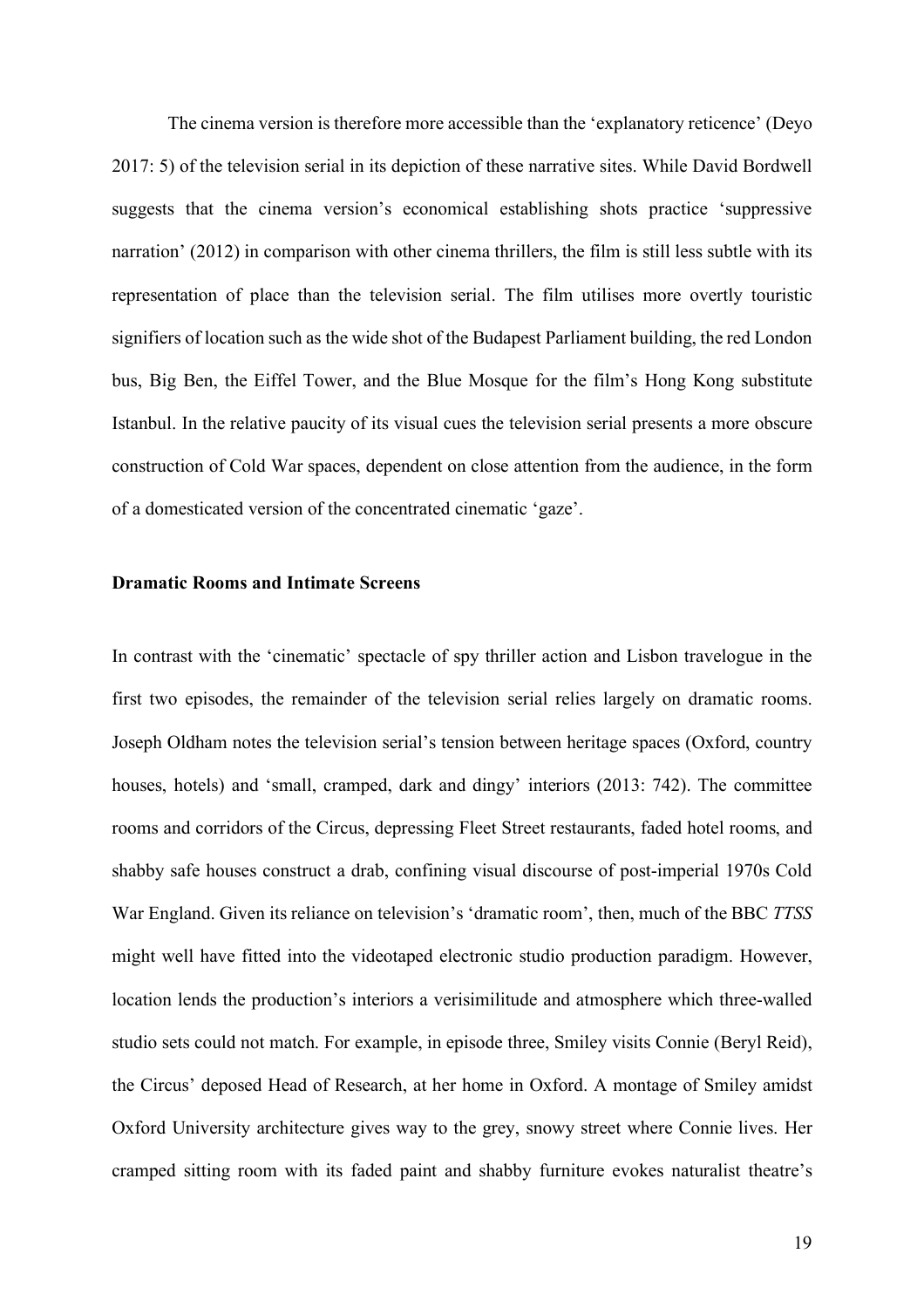'room as trap, with the sounds and messages of a determining and frustrating world coming in from outside' (Williams 1968: 318-319). Her small electric fire and Smiley's refusal to remove his coat emphasise the winter weather outside and Connie's exiled status – literally out in the cold. As Smiley leaves, the low camera shows the ceiling, emphasising Connie's confinement. Framed in progressively tightening close-ups, the scene ends on a tight close-up of Connie's face, confirming television's debt to the 'intimate screen'. Similar techniques are used throughout the serial, showing all four walls, constructing a sense of enclosure and adding to the oppressive atmosphere of surveillance and entrapment.

Tony Pierce-Roberts suggests that the use of interior locations makes a distinctive contribution to the *mise-en-scène*, despite an implied constraint in his account of the way locations framed action and visual composition:

as I should have lit them [i.e. built Ealing film studios sets] the same way as real locations I think the overall look would have been the same. It might have saved some time and given us a little more flexibility in camera movements but I think the decision to shoot in sometimes very claustrophobic rooms was the right one. (Pierce-Roberts 2010b)

The locations also use the fourth wall to convey the novel's paranoid claustrophobia, demonstrating the dialectic between production space and narrative place. Although these locations are interiors, their accretions of detail such as wiring on walls and chipped paint add texture and verisimilitude that sets could not convey:

*Tinker Tailor* would not have been *Tinker Tailor* in the studio. […] Even those interior scenes, what Le Carré in his little language calls the Circus, you know the head of MI6, you would never have got that feeling of decaying Britain, really, of the kind of institutional green paint on the walls […] Because *Tinker Tailor*, it sort of lived on its atmosphere. (Powell 2009)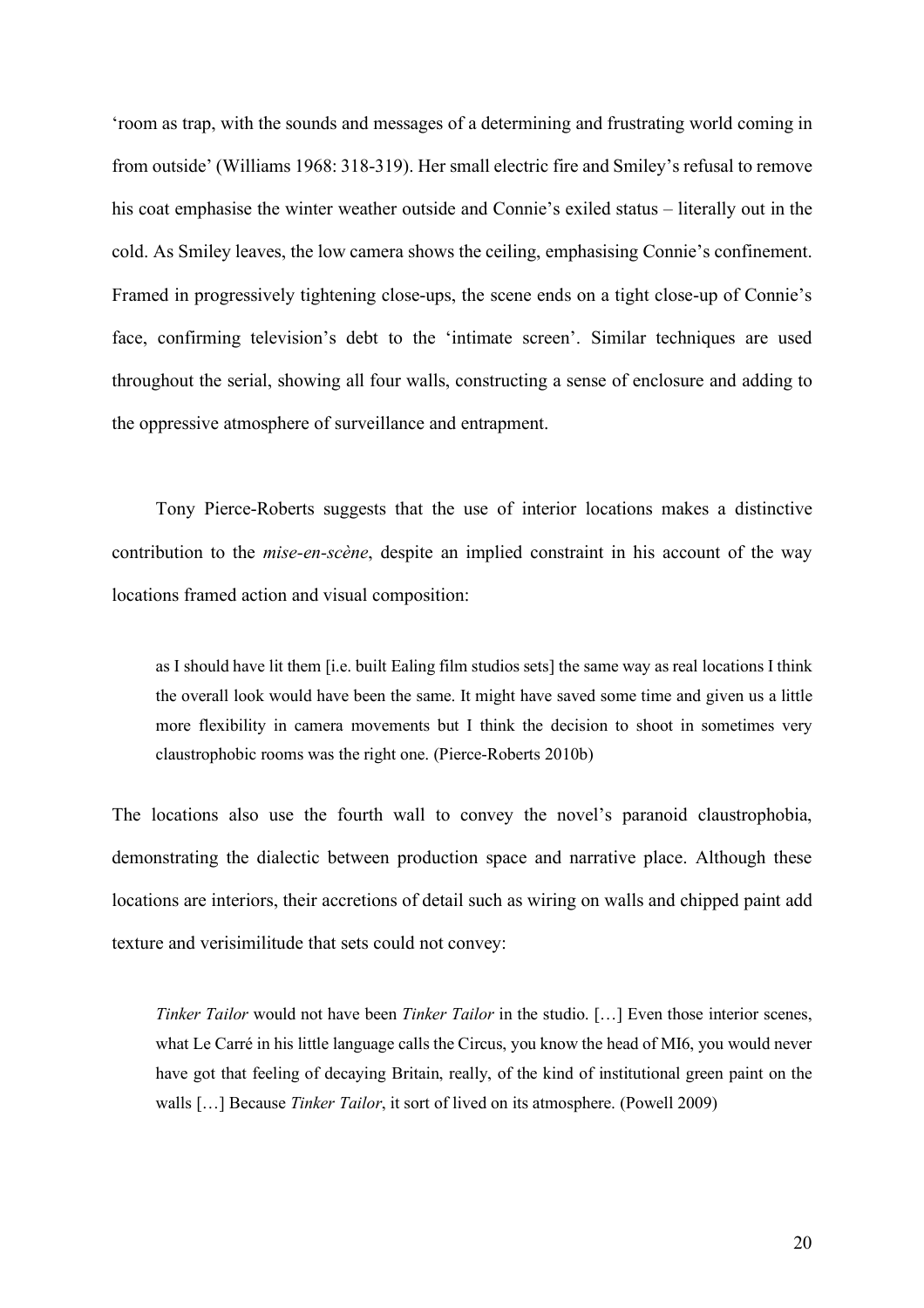This atmosphere is reflected in the serial's cinematography. Pierce-Roberts denies any aspiration to the artistic *per se:* 'I don't consciously try to say, well I want this to look like a painting. I hate that approach' (Pierce-Roberts 2010a).<sup>7</sup> Nonetheless, there is an aspirational aesthetic at work here, distancing the production from the functional image so often attributed to television. In much of *TTSS*, deep shadows and high contrasts convey what Lury (1996), in another context, has called a 'tele-noir' style. *Noir* conventionally offers jaded protagonists caught up in narratives of 'failure, deceit and betrayal' (Dixon 2009: 1) with a stylised aesthetic of dark moody photography. The morally and physically decaying setting of *noir* functions as 'a literal and figurative zone of darkness, a place that must be illuminated' (3).

Cinematography connects thematic and aesthetic tropes to complement the atmosphere of the television *TTSS*. For example, episode one's scene with Control (Alexander Knox) and Prideaux is apparently lit from a single desk lamp, casting deep shadows across their haggard faces and suggesting secrets lurking in the dark. When Tarr (Hywel Bennett) is interrogated in episode two, the room is starkly lit from a single overhead source; later, dawn light slanting in the window creates a hazy *chiaroscuro* reminiscent of the Testify sequence, linking Tarr's story with Prideaux's ambush. In episode five, Smiley and Prideaux talk in Smiley's car at night, their faces limned with a stark key light evoking monochrome's austere, almost literary connotations and aesthetic superiority (Street 2012). And in episode seven, when Guillam waits outside the safe house for the arrival of the mole, the street is lit with a *noir*-ish key light*.* Contradicting his earlier disavowal of aspiration, Pierce-Roberts attributes this 'tele-noir' aesthetic to 1970s cinema:

In terms of the look for *Tinker Tailor* [...] I was very taken at the time with the *Godfather*<sup>8</sup> series and if you look at a lot of the lighting on these it's kind of top light as against the more traditional right in-your-face [fill] light. (Pierce-Roberts 2010a)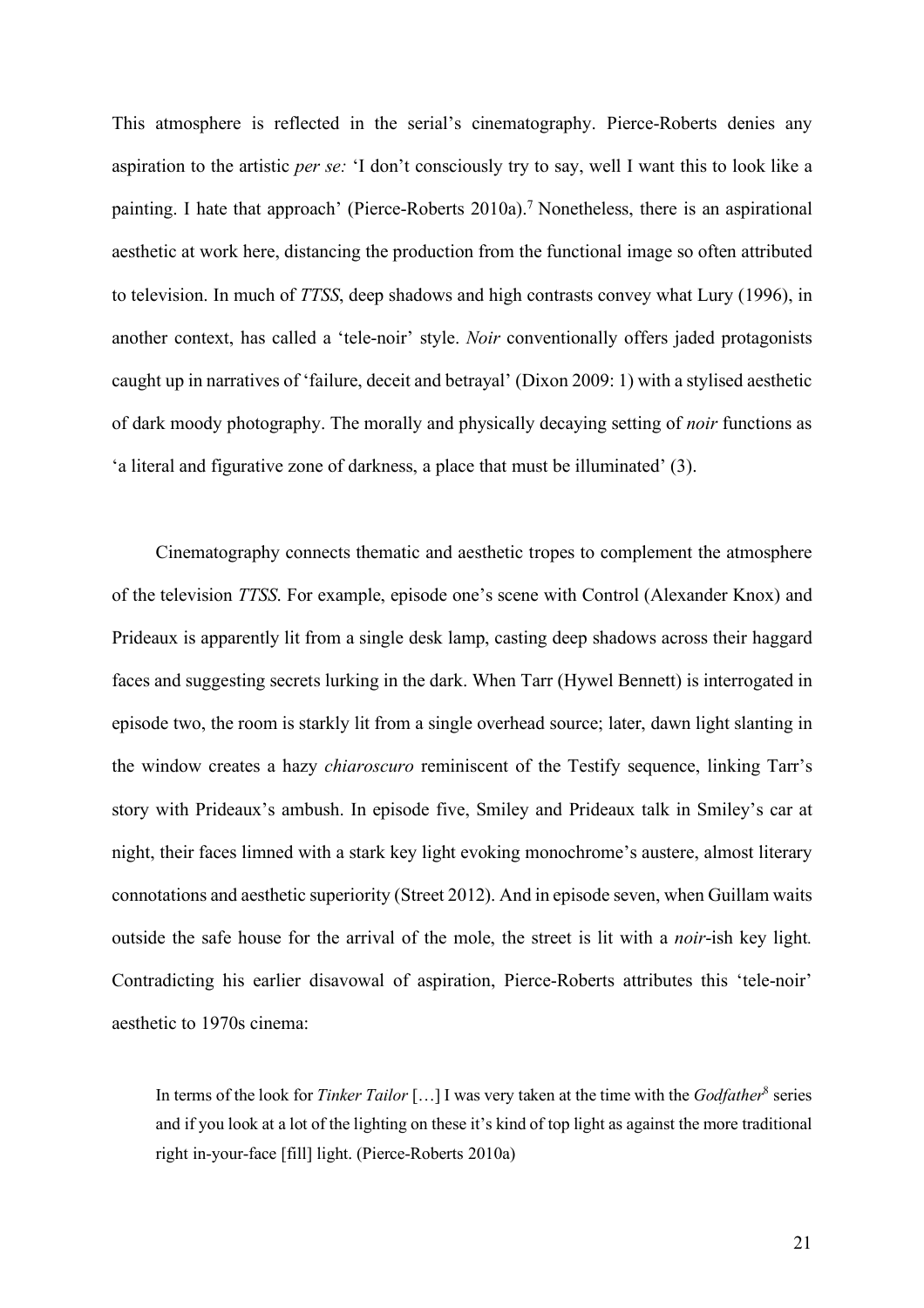Single-camera filming's capacity for the reverse shot and extension of the rhetoric of the threewalled studio set makes the serial's interiors claustrophobic and oppressive. In the liminal Circus corridors, expressive use is made of cramped interiors: in episode four a convex mirror on the wall seems to observe Guillam en route to his interrogation, the lift's pantographic grille cages him, the lift's narrow confines trap him with his colleagues and the physical proximity builds tension. Guillam is contained within intradiegetic frames of mirrors and cage doors, and the confined space makes for obtrusively close framings of faces, emphasising the scopic regimes implicit in panoptic institutional architecture and the way location space frames production. The unusual shot composition here, with Guillam looking out of frame without the usual 'looking room' organising the frame, adds to the unease. Shooting down the Z-axis of corridors in the Circus constructs an oppressive *mise-en-abyme* which suggests the labyrinthine bureaucracy of the secret service as well as that of the narrative. The frames-within-frames motif also recalls the matryoshka dolls of the title sequence and the imagery of concealed identities.

# **Grids and Boxes: The 'Great Game'**

In contrast to the television serial, the 2011 film does not rely on compressing characters into shabby, claustrophobic rooms, but instead turns its more expansive cinematic spaces into grids, constructing space as a series of layered frames to suggest observation and entrapment. Characters are isolated either within intradiegetic frames, behind transparent layers, or both. In shot after shot, characters are framed within grids or behind glass: the Islay hotel window, the internal windows of the Circus, the Budapest arcade windows, the Istanbul harbour building windows, reinforced mesh glass in the garage, the windows of Smiley's house. These shots all make space liminal by dividing it up and placing frames and grids between camera and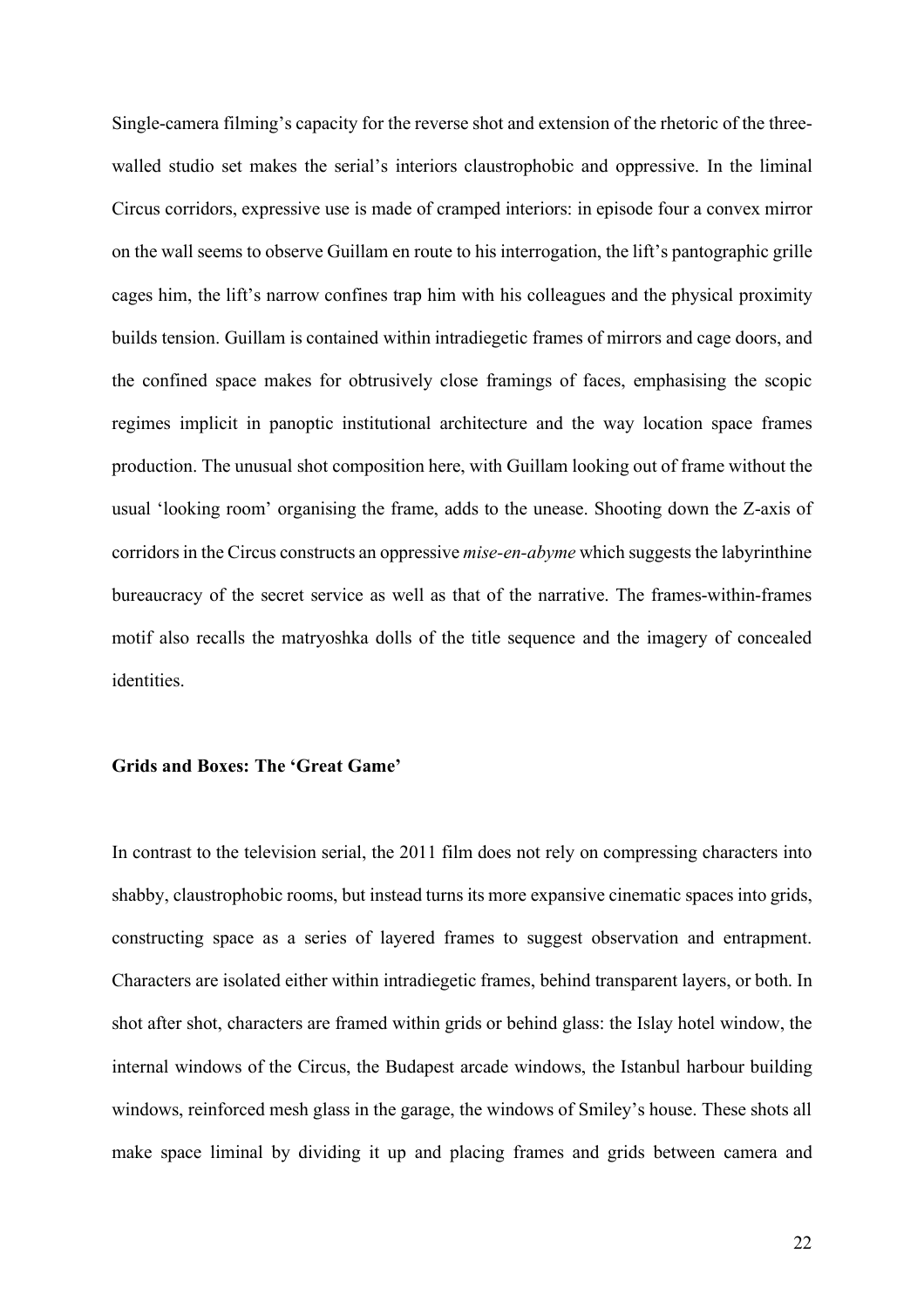characters, transforming the screen into another version of Bordwell's (2012) checkerboard motif. In Westerby's casino, the panes of the rear window wall divide the view beyond into another grid; overgrown trees visible outside make this site liminal, bringing nature into culture, while also suggesting that the exiled Westerby is in the wilderness. Shots of characters through the windows of cars and caravans emphasise the liminality of these unfixed structures, boxing in the protagonists and recalling the Circus' soundproofed modules. Symmetrical framings compress people into dramatic rooms, such as the Budapest arcade, Lacon's squash court, and the Nursery interrogation cell. Exterior wide shots of architecture divide the screen into further boxes, such as the composite long shots of the Circus archive or the Istanbul hotel exterior, intradiegetic window frames turning the screen into a grid which converts characters into pawns on a chessboard, isolated within discrete but observed, surveilled dramatic rooms.

These layers of transparency blur discrete spaces, connecting inside and outside and confusing clear definitions of place, while reflections in glass over the main action make these sites liminal and heterotopic, emphasising themes of surveillance, instability, identity and threat. In the closing montage, Haydon (Colin Firth) is shot through wire mesh at the Nursery, Tarr (Tom Hardy) is seen behind vertical railings reminiscent of prison bars, and Connie (Kathy Burke) is framed within a sash window, the characters confined by onscreen lines and layers which separate them from the camera and alienate them from the world. The film traps its protagonists by using transparent layers and intradiegetic frames to divide the screen; even expansive cinematic space becomes a cage. Production space, narrative place, and visual style therefore combine to convey the film's central themes of surveillance, betrayal, and entrapment.

# **Conclusions**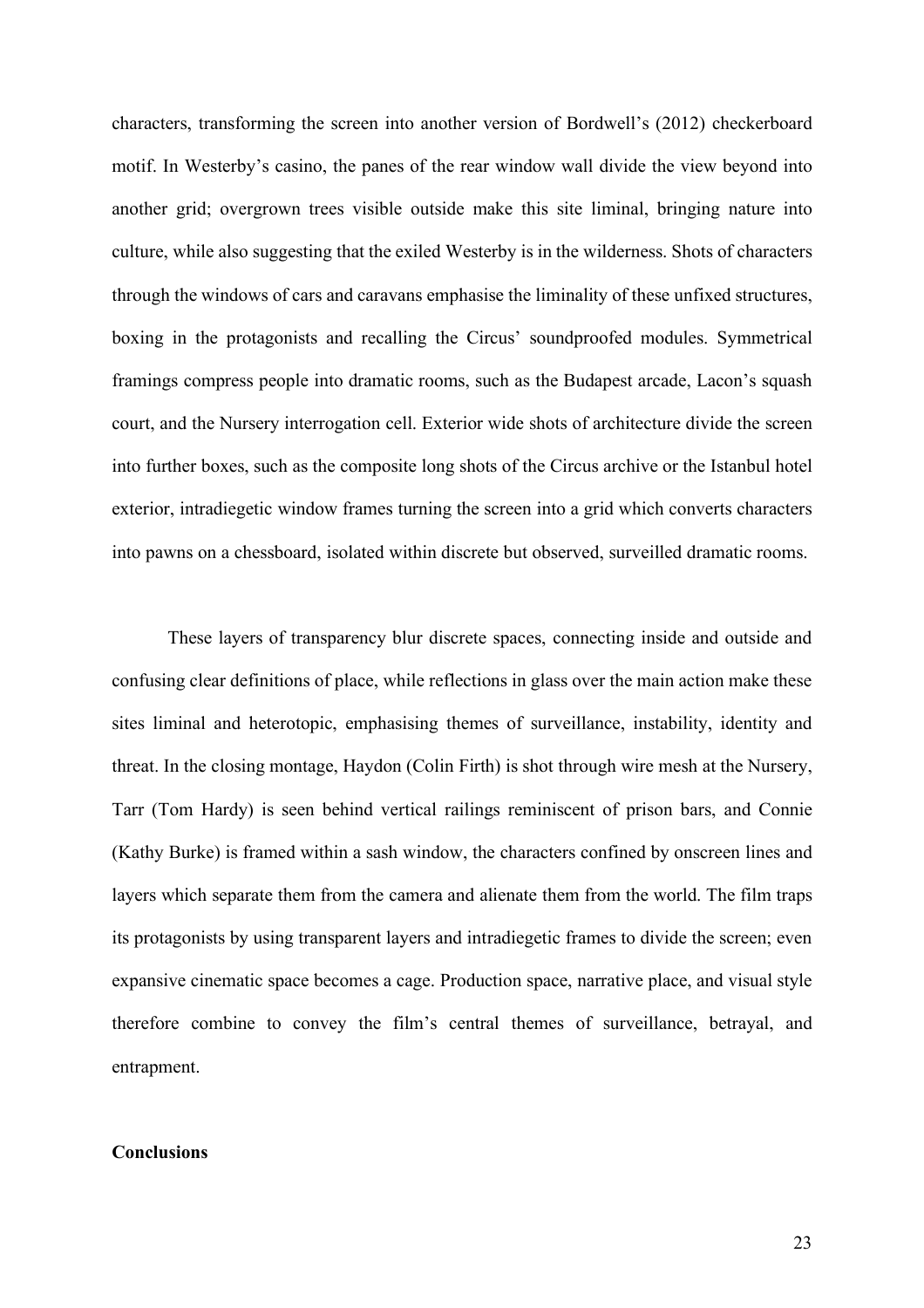Comparison of the 1979 television serial with the 2011 film has complicated critical orthodoxies about the relative aesthetics of 1970s television and 21st century cinema. Helen Wheatley has argued that

the aesthetics of spectacle more usually associated with film might equally be associated with certain forms of television; that film and television are both, at times, spectacular, rather than that television is cinematic because of its presentation of spectacle and its various associated visual pleasures. (2016: 7)

The article has demonstrated that the television serial's fidelity to its source novel results at times in a wider canvas and more mimetic spectacular action than equivalent sequences in the cinema version. The television serial employs its cinematography to connect theme, narrative and aesthetic in subtly complex ways, such as frames-within-frames and *noir*ish *chiaroscuro*. However, the checkerboard motif pervading the 2011 version's *mise-en-scène* arguably makes it more obviously 'cinematic' than the television serial, in its developed integration of a cage motif as a visual metaphor connecting narrative and aesthetic throughout the production. Notwithstanding the complexity of this motif, the 2011 film is at times more prone to compressing its characters into 'dramatic rooms', turning cinematic space into confining boxes, than the 1979 serial. In its narrative compression and unsubtle use of signifiers of place, the cinema adaptation of *TTSS* is therefore often less 'cinematic' than the television serial.

#### **References**

- Alfredson, Tomas (2011), 'DVD Commentary', *Tinker Tailor Soldier Spy* [DVD], Studiocanal.
- Augé, Marc (1995), *Non-places: introduction to an anthropology of supermodernity*, London: Verso.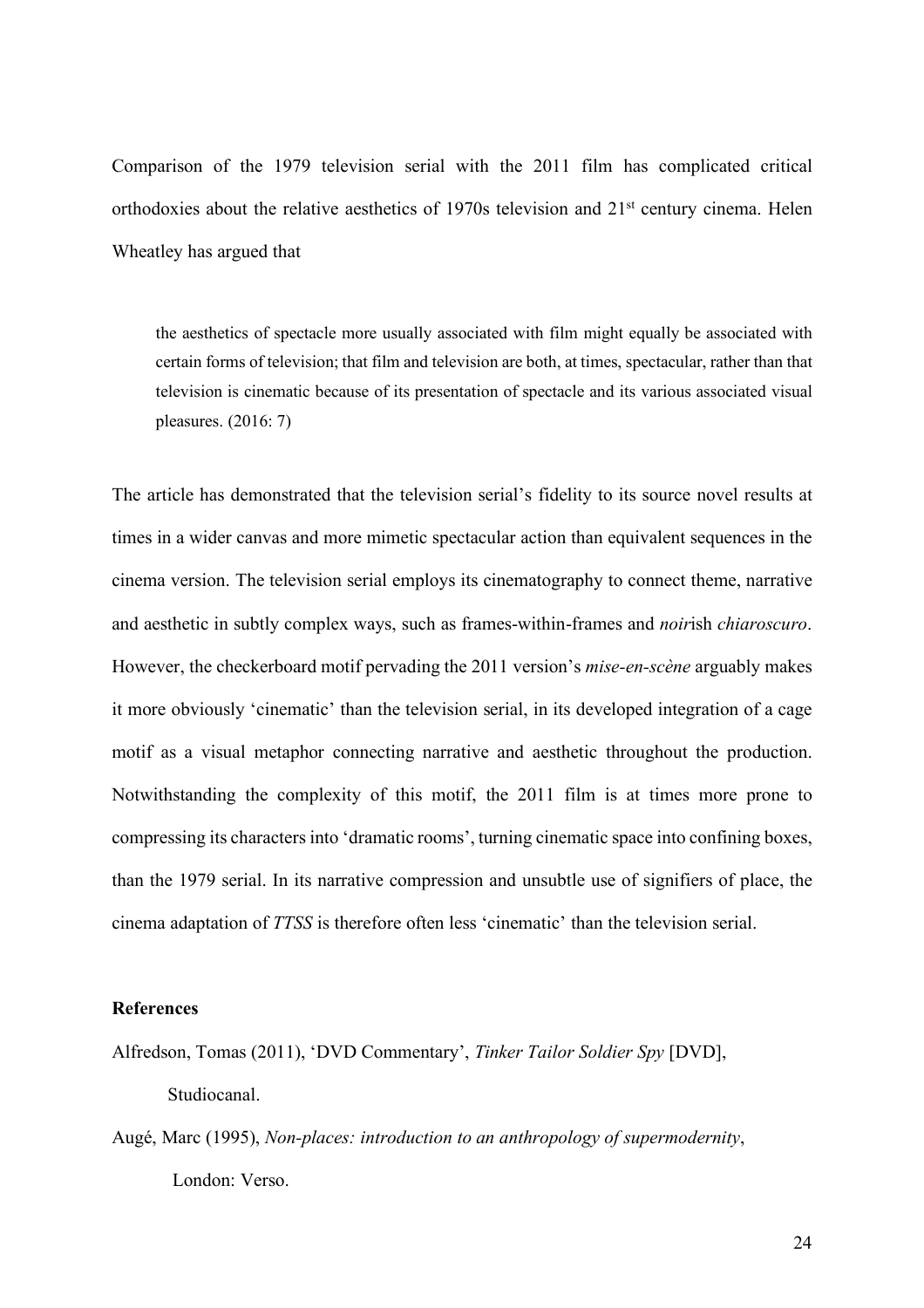Barton, Ruth (2008), 'When the Chickens Came Home to Roost: British Thrillers of the 1970s', in: Shail, Robert. ed. *Seventies British Cinema,* London: BFI/Palgrave Macmillan. pp.46-55.

BBC WAC T65/38/1. *Tinker Tailor Soldier Spy* 1977-82.

- Bignell, Jonathan (2010), 'Transatlantic Spaces: Production, location and style in 1960s-1970s action-adventure TV series', *Media History,* 16 (1) February, pp.53-65.
- Bordwell, David (2012), *Tinker Tailor: A Guide for the Perplexed*, [online] Available at: http://www.davidbordwell.net/blog/2012/01/23/tinker-tailor-a-guide-for-theperplexed/ [Accessed November 23 2012].
- Brunsdon, Charlotte (2007a)*, London in Cinema: The Cinematic City since 1945*, London: BFI.
- Brunsdon, Charlotte (2007b), 'Towards a History of Empty Spaces', *Journal of British Cinema and Television,* 4: 2, pp.219-234.
- Caughie, John (2000), *Television Drama: Realism, modernism and British culture,* Oxford: Oxford University Press.
- Churchill, Winston (1939), *The Russian Enigma*, London: BBC, October 1.
- Cinema North West (2011), *Adaptation 2011: John Irvin interview,* October 14-16, Dromohair.
- Crowley, D. and Pavitt, J. eds. (2008) *Cold War modern: design 1945-1970*, London: V&A.
- Deyo, Nathaniel (2017), 'Opening Choices: Tinker Tailor Soldier Spy: Significantly ordinary', *Movie: A Journal of Film Criticism*, 7, pp.4-9.
- Dixon, Winston Wheeler (2009), *Film Noir and the Cinema of Paranoia*, Edinburgh: Edinburgh University Press.

Dovey, Kim (1999), *Framing Places: Mediating Power in Built Form*, London: Routledge.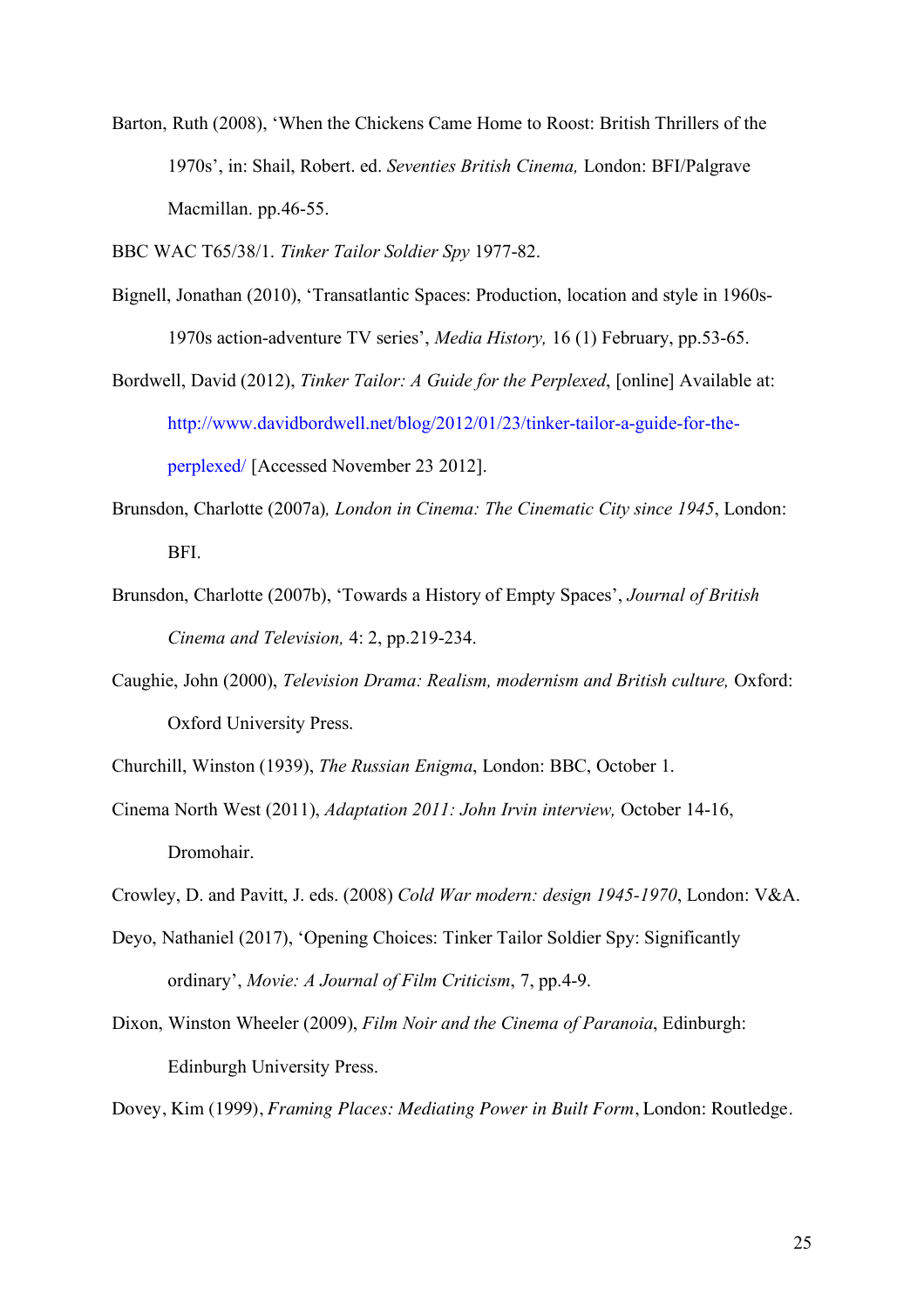Eaden, James and Renton, David (2002), *The Communist Party of Great Britain since 1920*, Basingstoke: Palgrave.

Ellis, John (1992), *Visible Fictions: Cinema, Television, Video.* 2nd ed., London: Routledge. Fisher, Mark (2011), 'The Smiley Factor', *Film Quarterly*, 65: 2, pp.37-42.

- Harvey, David (1990), *The Condition of Postmodernity: An Enquiry into the Origins of Cultural Change*, Oxford: Blackwell.
- Jacobs, Jason (2000), *The Intimate Screen: Early British television drama,* Oxford: Oxford University Press.

Landman, Jane (2009), ''Not in Kansas Anymore': Transnational Collaboration in Television Science Fiction Production', in Mayer, Vicki, Banks, Miranda J., Caldwell, John T., (eds) *Production Studies: Cultural studies of media industries*, New York and London: Routledge, pp.140-153.

Lash, Scott and Urry, John (1994), *Economies of Signs and Space*, London: Sage.

Le Carré, John (2004), 'Interview', *Smiley's People* [DVD], BBC Worldwide.

Le Carré, John (1999), *Tinker Tailor Soldier Spy* [1974], London: Sceptre.

- Lury, Karen (1996), 'Television Performance: Being, Acting and 'Corpsing'', *New Formations,* 26, pp.114-127.
- MacCannell, Dean (1999), *The Tourist: A new theory of the leisure class*, London: University of California Press, Ltd.

McArthur, Colin (ed) (1982), *Scotch Reels: Scotland in Cinema and Television,* London: BFI.

McArthur, Colin (2003), *Brigadoon, Braveheart and the Scots: Distortions of Scotland in Hollywood Cinema*, London: I. B. Tauris.

McKechnie, Kara (2007), *Alan Bennett*, Manchester: Manchester University Press.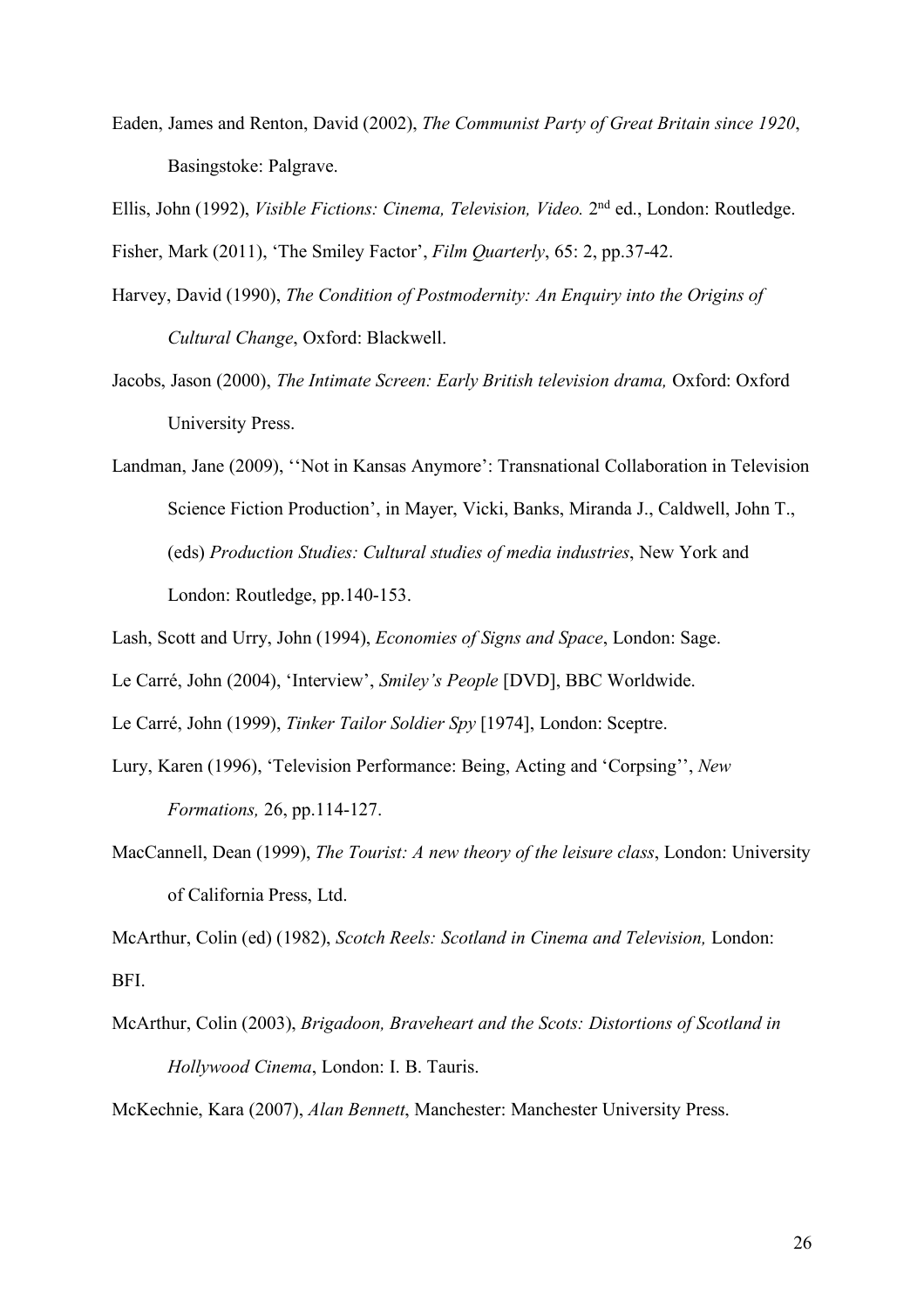- Millerson, Gerald (1979), *The Technique of Television Production* 10<sup>th</sup> ed., London: Focal Press.
- Mills, Brett (2013), 'What does it mean to call television 'cinematic'?', in Jacobs, Jason and Peacock, Steven. eds. *Television Aesthetics and Style*, London: Bloomsbury Academic, pp.57-66.
- Morgan, Eric J. (2016), 'Whores and angels of our striving selves: the cold war films of John le Carre, then and now', *Historical Journal of Film, Radio and Television,* 36: 1, pp.88-103.
- Murphy, Robert (2012), 'Polanski and Skolimowski in 'Swinging London'', *Journal of British Cinema and Television,* 9: 2, pp.214-229.

Nelson, Robin (1997), *TV Drama in Transition*, Basingstoke: Macmillan Press Ltd.

- Nelson, Robin (2007), *State of Play: Contemporary 'high-end' TV drama*, Manchester: Manchester University Press.
- Newland, Paul (2010), 'Introduction: Don't Look Now? British Cinema in the 1970s', in Newland, Paul. ed. *Don't Look Now: British Cinema in the 1970s*, Bristol: Intellect, pp.9-20.
- Nowell-Smith, Geoffrey (2001), 'Cities: Real and Imagined', in: Shiel, Mark. and Fitzmaurice, Tony (eds), *Cinema and the City: Film and Urban Societies in a Global Context*, Oxford: Blackwell, pp.99-108.
- Oldham, Joseph (2013), ''Disappointed romantics': Troubled Heritage in the BBC's John le Carré Adaptations', *Journal of British Cinema and Television,* 10: 4, pp.727-745.

Pierce-Roberts, Tony (2010a), Telephone interview with author, 30 September 2010.

Pierce-Roberts, Tony (2010b), Email correspondence with author, 3 October 2010.

Pirie, David (2008), *A New Heritage of Horror: The English Gothic Cinema*, London: I.B. Tauris.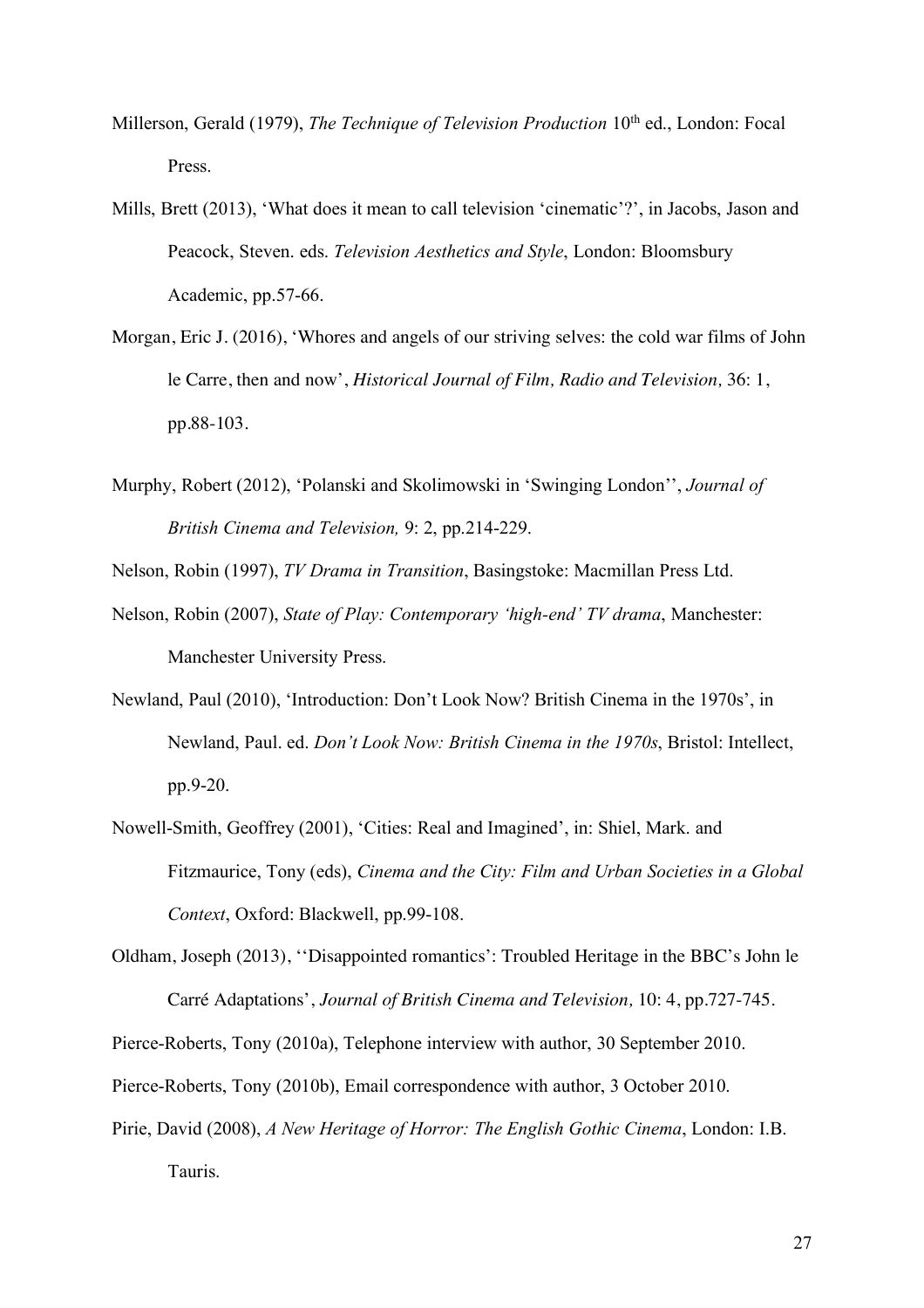Powell, Jonathan (2009), Interview with author, 29 October 2009.

- Willmetts, Simon and Moran, Christopher (2013), 'Filming Treachery: British Cinema and Television's Fascination with the Cambridge Five', *Journal of British Cinema and Television,* 10: 1, pp.49-70.
- Shields, Rob (1991), *Places on the Margin: Alternative Geographies of Modernity*, London: Routledge.
- Shils, Edward (1975), *Center and Periphery: Essays in Macrosociology*, University of Chicago Press.
- Street, Sarah (2012), *Colour Films in Britain: The Negotiation of Innovation 1900-55*, Basingstoke: Palgrave Macmillan/BFI.
- Urry, John (1995), *Consuming Places*, London: Routledge.
- Urry, John. (2002), *The Tourist Gaze* 2nd ed, London: Sage.

 $\overline{a}$ 

- Wheatley, H. (2005), 'Rooms within Rooms: *Upstairs Downstairs* and the studio costume drama of the 1970s', in Johnson, Catherine and Turnock, Rob. eds. *ITV Cultures: Independent Television over Fifty Years,* Maidenhead: McGraw-Hill Education/Open University Press, pp.143-158.
- Wheatley, Helen (2016), *Spectacular Television: Exploring Televisual Pleasure*, London: I B Tauris.
- Williams, Raymond (1968), *Drama from Ibsen to Brecht*, London: Chatto and Windus.
- Williams, Raymond (1974), *Television: Technology and Cultural Form*, London: Fontana.

<sup>&</sup>lt;sup>1</sup> BBC Written Archive Centre: T65/38/1: Tinker, Tailor, Soldier, Spy Producer's File: 13 July 1978.

<sup>2</sup> Le Carré quotes in this paragraph come from an interview on the *Tinker Tailor Soldier Spy*  movie DVD (2011).